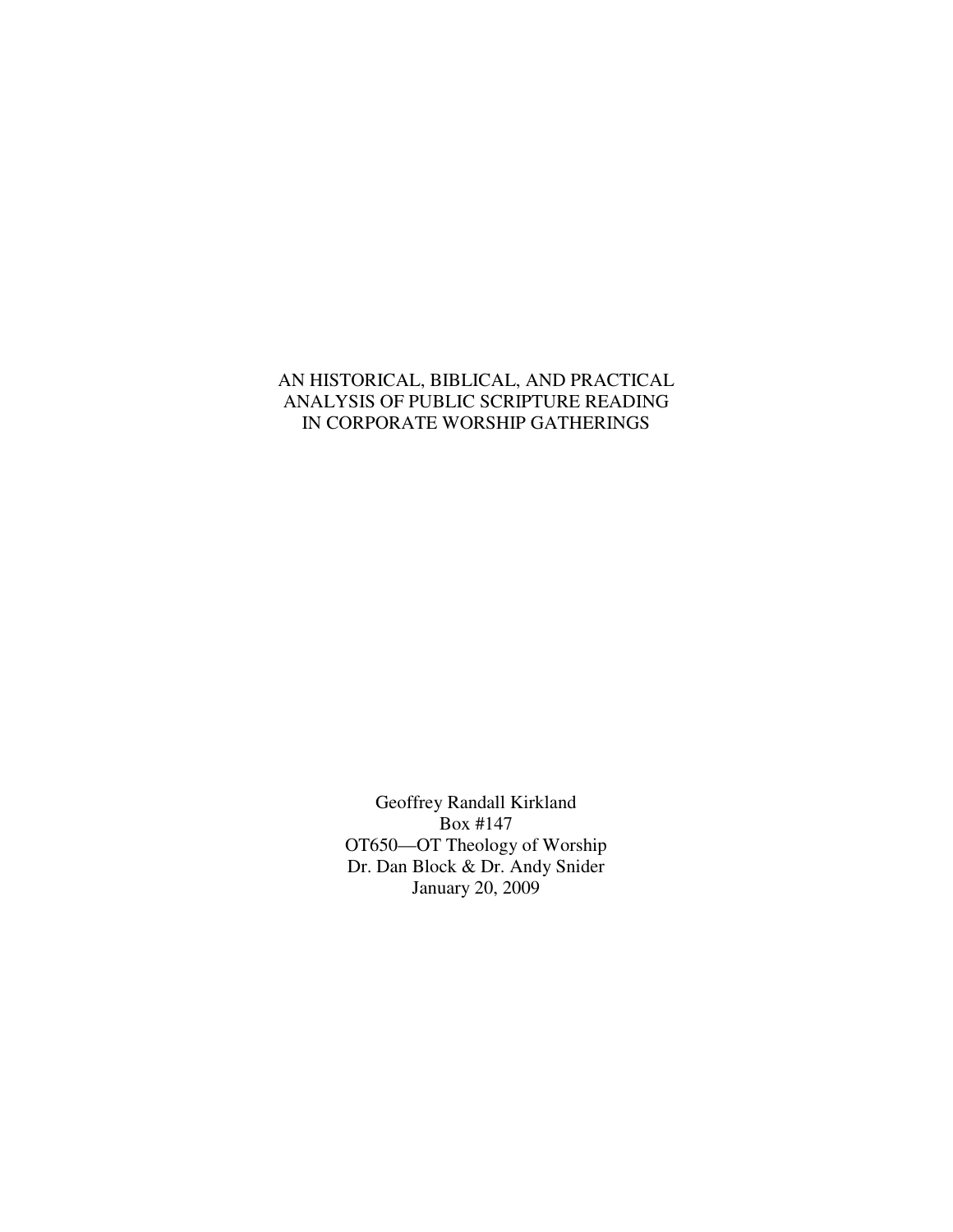# **CONTENTS**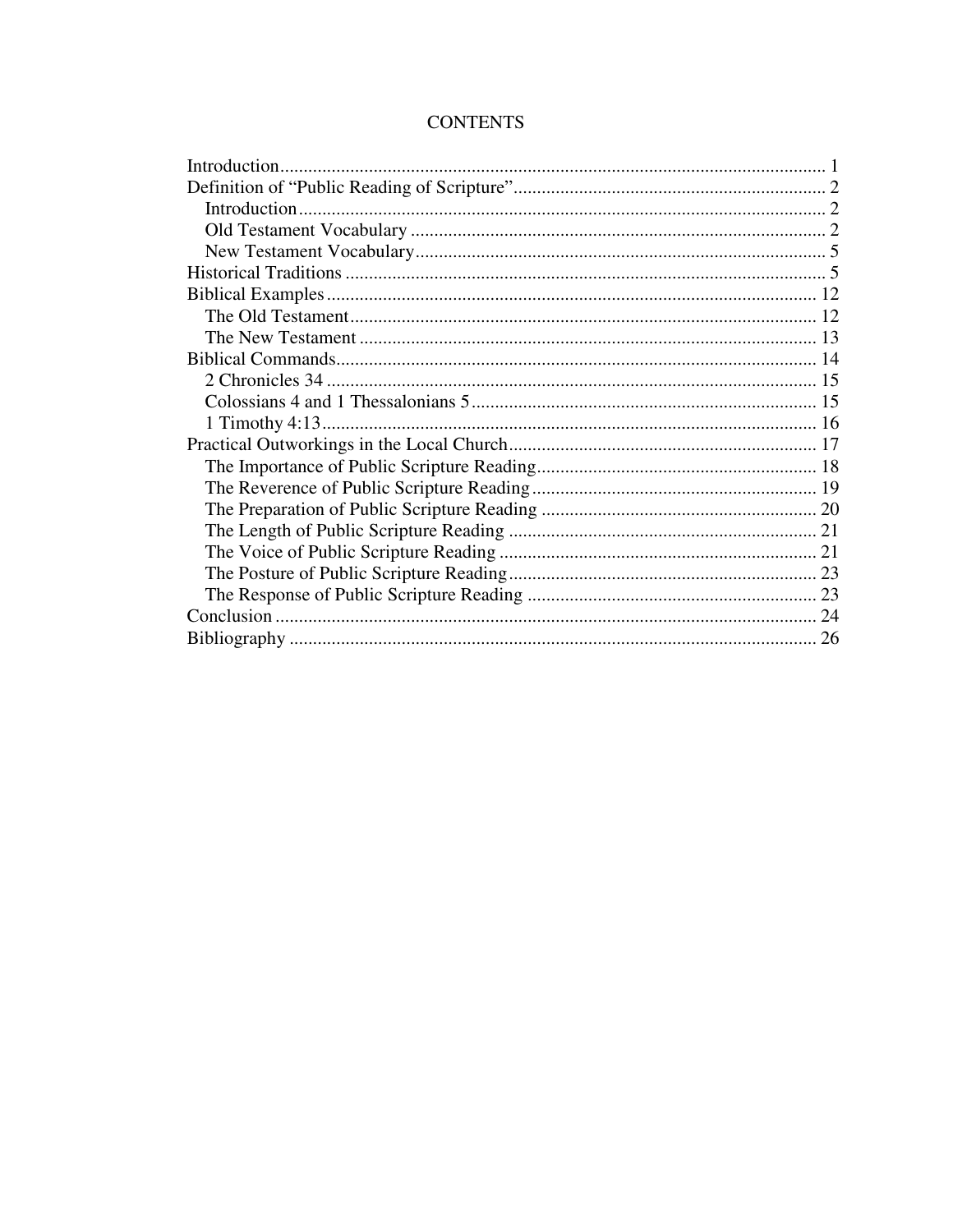### **Introduction**

Public worship  $\dots$  should encourage private worship.<sup>1</sup> And if we surveyed many churches inquiring as to whether or not there is a deliberate portion of the service dedicated to the public proclamation of God's Word, we would quickly find out that we—though we would never dare say it outright—have a low view of Scripture. The average pattern of public worship diminishes, if not outright neglects, the preeminence of Bible reading in the private lives of Christians. Unfortunately, in today's contemporary evangelical church service, the art of the public reading of God's Word has long been forgotten. It is, so to speak, buried underneath the rubble in the Temple services waiting for someone such as Hilkiah to find, recognize, and read for all the people (cf. 2 Kings  $22:8$ ).<sup>2</sup> We must recognize that it is when the Bible is read, it goes forth with conviction, authority, and divine unction. The axiom is true and is ever-needed in our pulpits today: when a person reads the Bible, God speaks! But sad to say, many churches prefer to *worship* without allowing God to utter a word. Earey recognizes this melancholy irony:

It is ironic that among Evangelicals (those people who, above all, see themselves as 'Bible people') there is so little enthusiasm for the public reading of the Bible. In many an evangelical church the Bible reading is kept to a minimum: only one passage is likely to be read and the passage will be kept as short as possible.<sup>3</sup>

Because this is a sad but true reality, the purpose of this paper is to examine what the public reading of Scripture is by giving a simple definition and the vocabulary used in both the Old and New Testaments. Then I will turn to historical traditions where I will briefly summarize

<sup>&</sup>lt;sup>1</sup> Glenn E. Hinson, "Private Springs of Public Worship," *Review and Expositor* 80, no. 1 (Winter 1983): 112.

 $2$  All English Scripture quotations are from the New American Standard Bible (1995 Updated edition), unless otherwise noted.

<sup>3</sup> Mark Earey, "This is the Word of the Lord: The Bible and Worship," *Anvil* 19, no. 2 (2002): 92.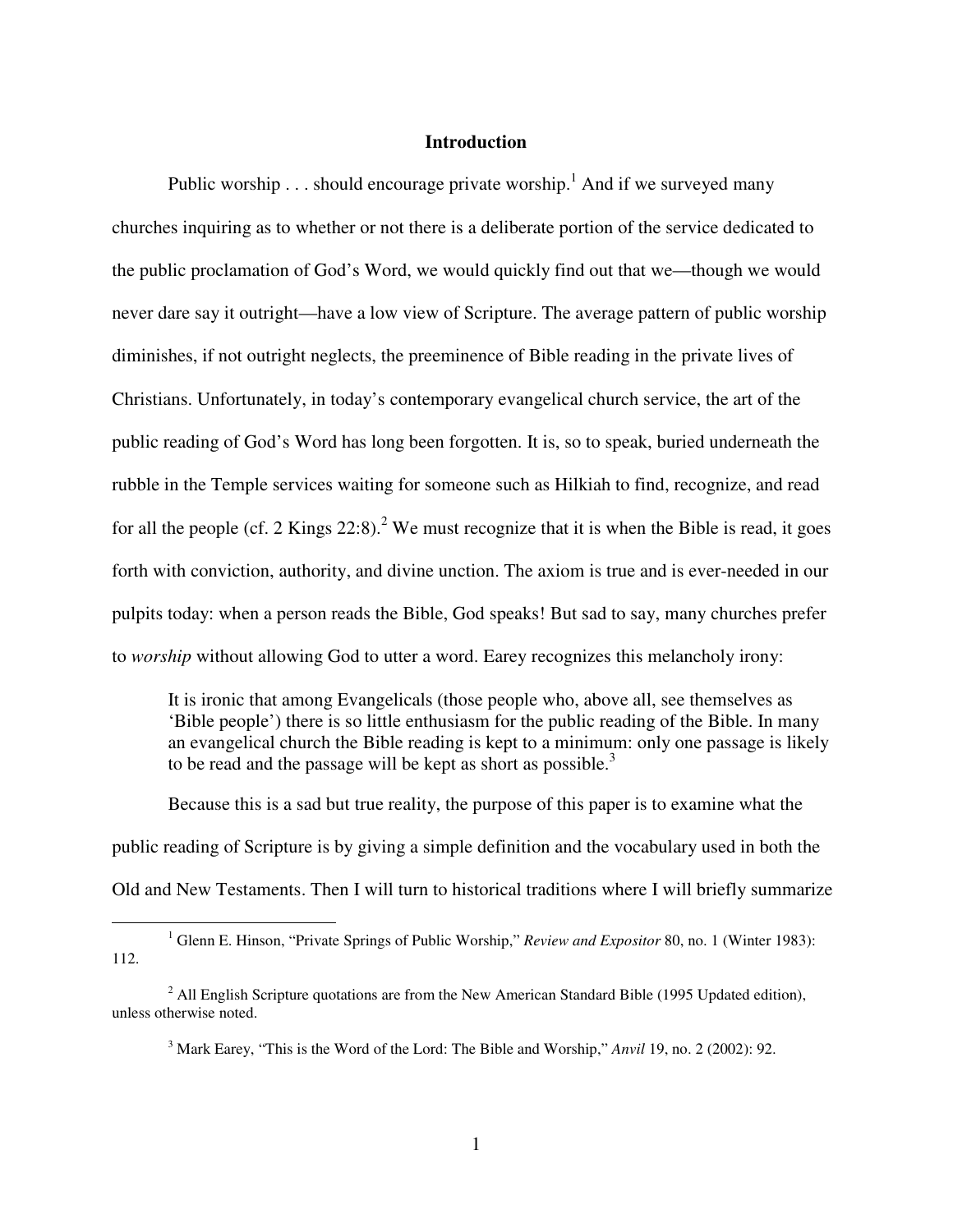some of the early church's incorporation of corporate Scripture readings in public gatherings. Subsequently, I will examine some of the Old Testament<sup>4</sup> examples then followed by some examples in the New Testament.<sup>5</sup> Because there are numerous statements in the Scriptures that intimate commanding God's followers to the public reading of Scripture, I will endeavor to elucidate these texts. Finally, I will conclude the paper with some practical suggestions as to how we can work these biblical principles out in our local assemblies as we meet together corporately.

#### **Definition of "Public Reading of Scripture"**

#### Introduction

As I see it, a working definition of the public reading of Scripture is: *the reverential, repetitive, corporate, and audible reading from the Word of God in the regular gathering of believers for the purpose of reinforcing what God has said, recommitting oneself to obedience, and recognizing both the holiness of God and the holiness that God demands from his worshippers*. This working definition is circumscribed from the Hebrew and Greek vocabulary and the various examples of public reading in Scripture.

#### Old Testament Vocabulary

In the OT, occurrences abound where individuals read God's Word in public. Some of the Hebrew words delineating this are as follows:

<sup>4</sup> Hereafter, OT.

<sup>5</sup> Hereafter, NT.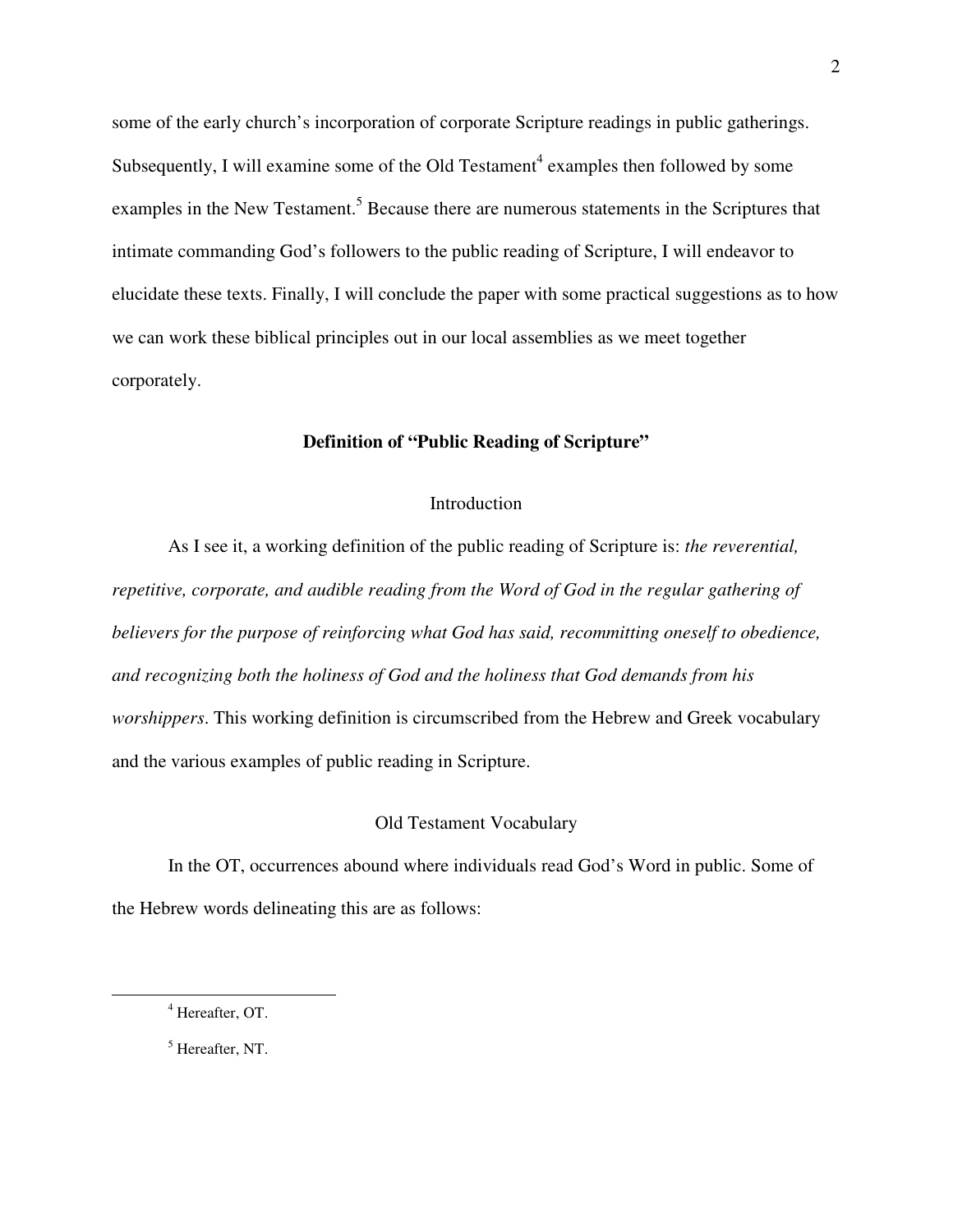$RTP$  – This verb is found most often in the OT in passages where the Scriptures are

"read." The verb  $\mathbb{R}$   $\Box$   $\Box$  occurs 880 times in the Hebrew Bible and most often is translated as "he called" (Gen 1:5), "he named" (Gen 2:20), "to call upon in worship" (Gen 4:26), or "to recite" or "to read aloud" (Deut 17:19; Ex 24:7).  $\triangleright$  is well attested in all Semitic languages (Ugaritic, "to call, invite"); specifically, in Arabic, *qara'a*, means to recite, read, announce, proclaim.<sup>6</sup>

In contexts of "oral reading" or "public reading" "the basic meaning of *qr'* is to draw attention to oneself by the audible use of one's voice in order to establish contact with someone else."<sup>7</sup> In the OT, many things can be proclaimed: "festivals or feast days (Ex 32:5; Lev 23:2, 4, 21, 37; Isa 1:13; Lam 1:15; 2:22), special days (Lam 1:21), a general fast (1 Kings 21:9, 12; Joel 1:14; 2:15; Jonah 3:5; 2 Chron 20:3; Ezra 8:21), liberty or liberation (Lev 25:10; Isa 61:1–2; Jer 34:8, 15, 17), a famine (2 Kings 8:1), Yahweh's remission (Deut 15:2), a king (Isa 34:12), a holy war (Joel 4:9 [3:9]). $^{8}$ 

For our purposes,  $\mathbb{R}$   $\Box$  can refer to the reading of God's Word as Joshua "read all the words of the Law" (Josh 8:34), Shaphan the scribe who "read" the Law (2 Kings 22:8), and Nehemiah who "read from [the Law] . . . from early morning until midday" (Neh 8:3). Most

 $^6$  Louis Jonker, "קרא", in *New International Dictionary of Old Testament Theology and Exegesis*, 5 vols., edited by Willem A. VanGemeren (Grand Rapids: Zondervan, 1997), 3:971.

<sup>&</sup>lt;sup>7</sup> Ibid. Cf. F. L. Hossfeld and E. M. Kindl, "קָרָא" in *Theological Dictionary of the Old Testament*, 15 vols., edited by G. Johannes Botterweck, Helmer Ringgren, and Heinz-Josef Fabry, translated by David E. Green (Grand Rapids: Wm. B. Eerdmans Publishing Co., 2004), 13:119.

 $8$  See Hossfeld and Kindl, ",קְרָא $9$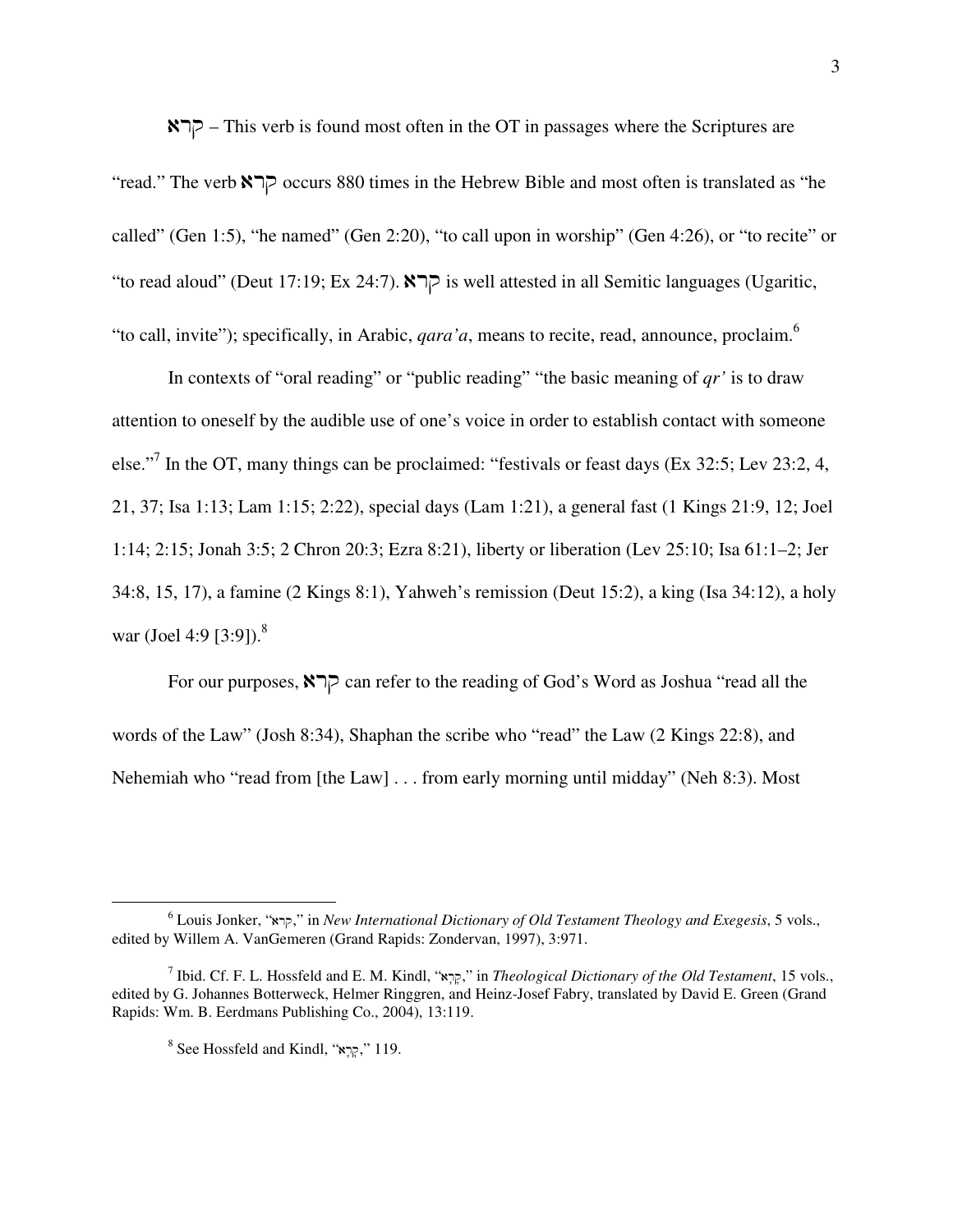often, the book or other object from which something is to be read or recited is introduced by *b e* (Deut 17:19; Neh 8:8, 18; 9:3; Jer 36:6, 8, 10, 13, 14; Hab 2:2).<sup>9</sup>

We must not neglect to mention that in Jeremiah 36, "the verb *qara* occurs 12 times, twice in the sense of 'dictate' (vss. 4, 18) and 10 times in the sense of 'read (aloud)' (vss. 6 [twice], 8, 10, 13, 14, 15 [twice], 21, and 23). The subject of the verb is Baruch; the listeners include all the people of Judah who have come to Jerusalem to observe the fast  $(v, 9)$ ."<sup>10</sup> Jeremiah 36 is a quintessential text displaying the importance of the Word of God to be publically read before all people.

 $T$  $T$ – Though this verb is found often in the OT, it seldom refers to one "reading"

except in a few specific cases.  $\exists \exists \exists$  is used when Moses "came and spoke all the words of this song in the hearing of the people" (Deut 32:44) and when Yahweh commanded Ezekiel to eat the scroll and "speak [all these words] to the house of Israel" (Ezek 3:1).

 $\Box$  – Similarly, this root is common in the OT but sparsely refers to one who is "reading." It occurs when Micaiah "declared to them all the words that he had heard" (Jer 36:13). Regarding the public proclamation of Scripture a fixed institution existed from the time of Joshua to the time of Ezra and Nehemiah.<sup>11</sup>

<sup>9</sup> See F. L. Hossfeld and H. Lamberty-Zielinski, "ar 'q'," in *Theological Dictionary of the Old Testament*, 15 vols., edited by G. Johannes Botterweck, Helmer Ringgren, and Heinz-Josef Fabry, translated by David E. Green (Grand Rapids: Wm. B. Eerdmans Publishing Co., 2004), 13:124.

 $10$  Ibid., 13:125.

 $11$  Ibid.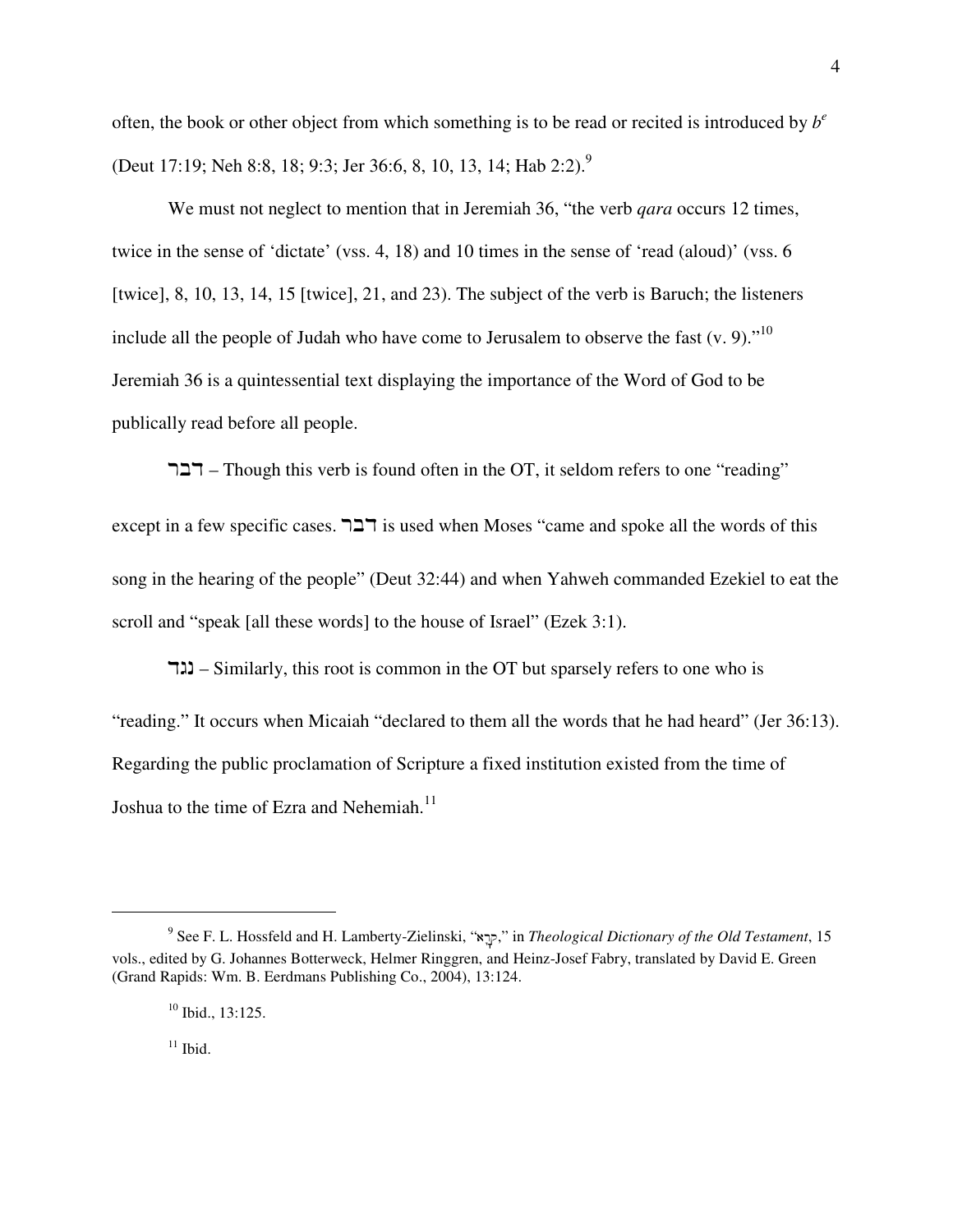#### New Testament Vocabulary

In the NT, there is one primary root for the reading in public,  $\dot{\alpha} \nu \alpha \gamma \nu \omega \sigma \kappa \omega$ . This lexeme (άναγινώσκ-) literally means "to know exactly" or "to recognize"<sup>12</sup> and it occurs 32 times in the NT and often is rhetorical in asking the listeners, "Have you not read in Moses?" (Matt 12:3; 19:4); it refers to Jesus when he "entered the synagogue . . . and stood up to read" (Luke 4:16); it refers to the "prophets which are read every Sabbath" (Acts 13:27); and it refers to Paul's letter to the Colossians exhorting them to have it "read before all the brethren" (1 Thess 5:27). Therefore, it proves accurate to note that  $\dot{\alpha} \nu \alpha \gamma \nu \omega \sigma \kappa \omega$  "always means public, vocal reading."<sup>13</sup>

### **Historical Traditions**

It is beyond the scope of this study to examine how the Scriptures have been read in different stages and in different cultures throughout church history. With that said, however, it behooves us to examine briefly how the early church implemented this foundational aspect of corporate worship.

<sup>&</sup>lt;sup>12</sup> See Rudolf Bultmann, "άναγινώσκω," in *Theological Dictionary of the New Testament*, 10 vols., ed. by Gerhard Kittel, trans. by Geoffrey W. Bromiley (Grand Rapids: Wm. B. Eerdmans Publishing Co., 2006), 1:343.

<sup>&</sup>lt;sup>13</sup> Christopher K. Lensch, "The Public Reading of Scripture," *Western Reformed Seminary* 7, no. 1 (Feb 2000): 20.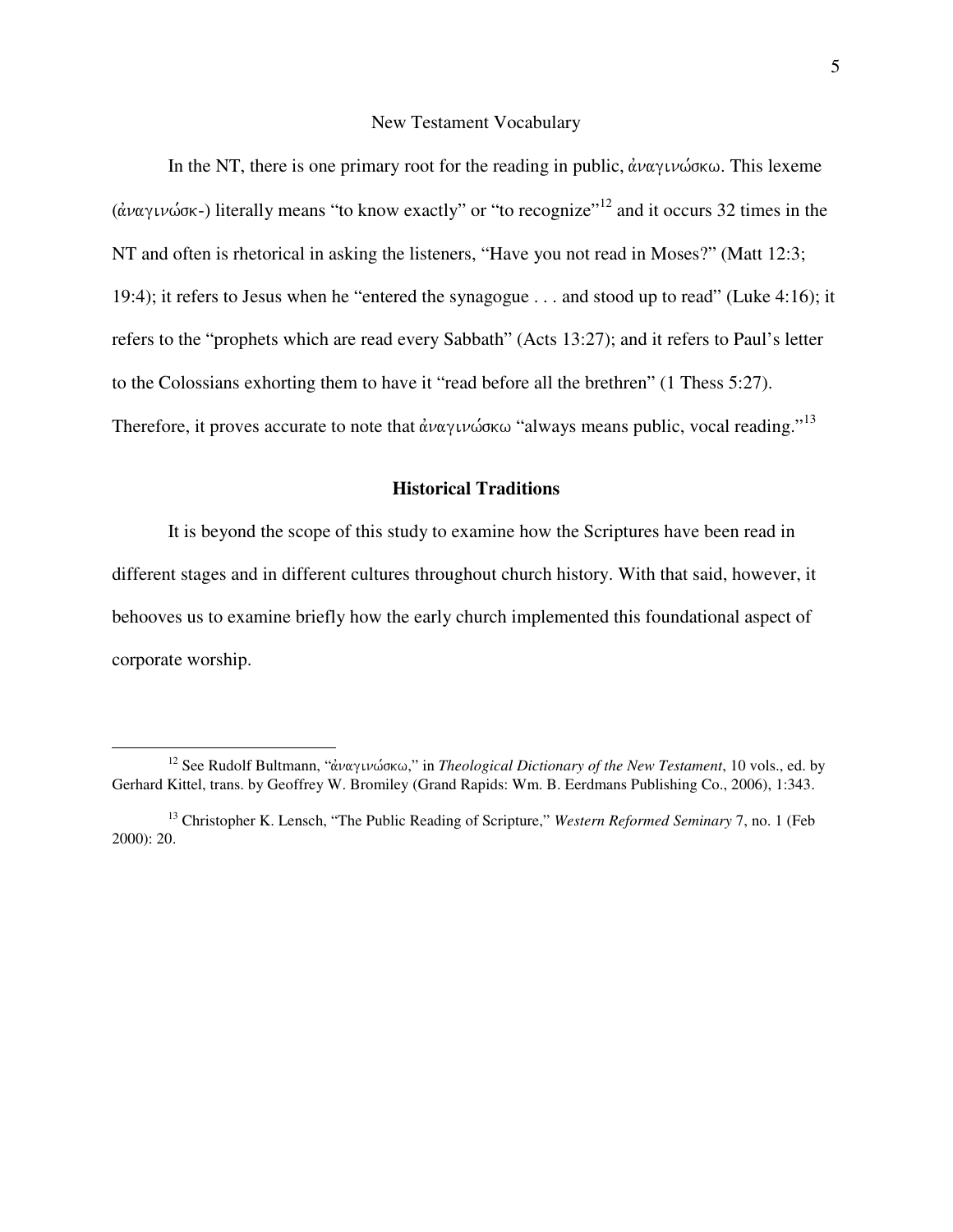Because the ancient world was an oral culture<sup>14</sup> by which many children learned both from parents and from school by audible hearing and sheer memorization, this factors in to our understanding of how the early church read the Scriptures.<sup>15</sup> Everett Ferguson affirms: "It must be remembered that the principal opportunity for most Christians to become acquainted with the Scriptures was through hearing them read in church. Therefore, the regular consecutive reading of the Bible occupied a principal place in the service."<sup>16</sup> This only served to heighten the importance of regular gatherings together with likeminded Christians for the reading and

teaching of God's Word.

When Israel was exiled no Temple remained for the Jews to gather together to sacrifice,

pray, and worship God. He had enough of their trampling of His courts (cf. Isa 1:12).

Consequently, she was carried off to Babylon because of her idolatry and sin. But even there,

Osborn notes:

 $\overline{a}$ 

In reverence for the Law, in reading, hearing, and interpreting Torah as the divine Word, even in a strange land, Jews continued to worship the God whose glory had once filled the Temple. Instead of a sometime thing—a seasonal festival in Jerusalem attended perhaps once or twice in a lifetime if one lived in the Diaspora—communal worship in

<sup>16</sup> Everett Ferguson, *Early Christians Speak* (Abilene, TX: Biblical Research Press, 1981), 87.

<sup>&</sup>lt;sup>14</sup> Even Hammurabi's Code makes reference to public reading: "Let any oppressed man who has a cause come into the presence of the statue of me, the king of justice, and then *read carefully my inscribed stela*, and give heed to my precious words . . ." (Theophile J. Meek, "The Code of Hammurabi," in *Ancient Near Eastern Texts Relating to the Old Testament*, ed. by James B. Pritchard, 3rd ed. [Princeton, NJ: Princeton University Press, 1969], 178); cf. James W. Watts, "Public Readings and Pentateuchal Law," *Vetus Testamentum* 45, no. 4 (Oct 1995): 542. Similarly, the Scriptures note that the Persian culture placed emphasis on the public reading of formal documents: "Archival material was sometimes read aloud; in the narrative of Esther, the Persian monarch, unable to sleep, had the royal chronicles read to him and thus discovered that Mordecai had never been rewarded for supplying information about a plot to assassinate the king (Est. 6:1–3)" (Philip W. Comfort, "Service of the Word," in *Biblical Foundations of Christian Worship*, Complete Library of Christian Worship 1, ed. by Robert E. Webber [Nashville: Star Song Publishing Group, 1993], 295).

<sup>&</sup>lt;sup>15</sup> Lloyd G. Patterson agrees when he writes that "early Christian liturgy, like its Jewish and pagan counterparts, was an oral-formal phenomenon" ("The Worship of the Early Church (to A.D. 500)," in *Twenty Centuries of Christian Worship*, Complete Library of Christian Worship 2, edited by Robert E. Webber [Nashville: Star Song Publishing Group, 1993], 31).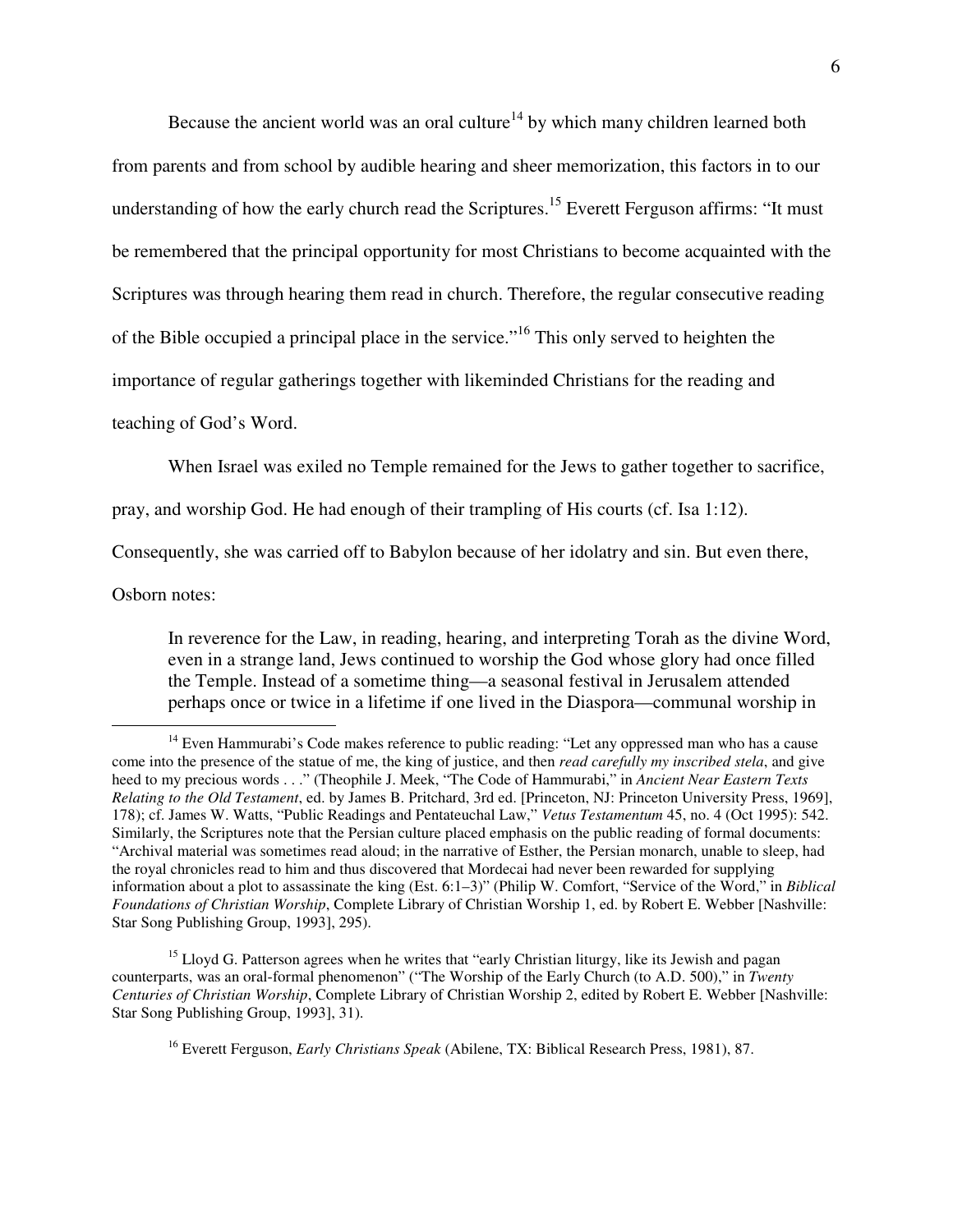their own community became the climax of every week in the year wherever Jews might find themselves. The name for their local meeting or gathering together (*synagogue* in Greek) soon attached itself also to the place where they assembled.<sup>17</sup>

When Israel returned to her homeland under the decree of Cyrus (Ezra 1:1–4), they began to worship regularly to pray and read the Law corporately.

In the early church, Ronald Osborne notes that in the Jewish synagogue, "[Worship] services were held at the three daily hours of prayer (9:00 am, noon, and 3:00 pm) . . . after the Shema, there followed the eighteen blessings, psalms, and hymns, then readings from the Law and the Prophets, with translation into the common speech, Aramaic or Greek, and the midrash or homily."<sup>18</sup> This typical pattern demonstrates the notion that worshipping God is not something that we "go to do" once a week; rather, it is the way of life.

Interestingly, in the Jewish and subsequently in the early Christian practice, the worship gatherings climaxed at the reading of the Scripture. "Worship was preeminently the service of the Word, with the Law subdivided into portions for weekly reading; in Palestine the entire Torah would be read through in three years, in Babylonia in one year."<sup>19</sup>

<sup>17</sup> Ronald E. Osborn, *Folly of God: The Rise of Christian Preaching*, A History of Christian Preaching 1 (St. Louis, MO: Chalice Press, 1999), 110–11.

<sup>18</sup> Ibid., 111.

 $19$  Ibid., 112. Ralph Martin enhances this thought: "The chief element in the worship practiced in the synagogue was the reading and exposition of the Law. The Law was read, first in the original Hebrew and then in Aramaic paraphrases, known as Targums, followed in turn by a homily. This is the centre of gravity of the synagogue's service" (Ralph P. Martin, *Worship in the Early Church* [Grand Rapids: Wm. B. Eerdmans Publishing Co., 1987], 66).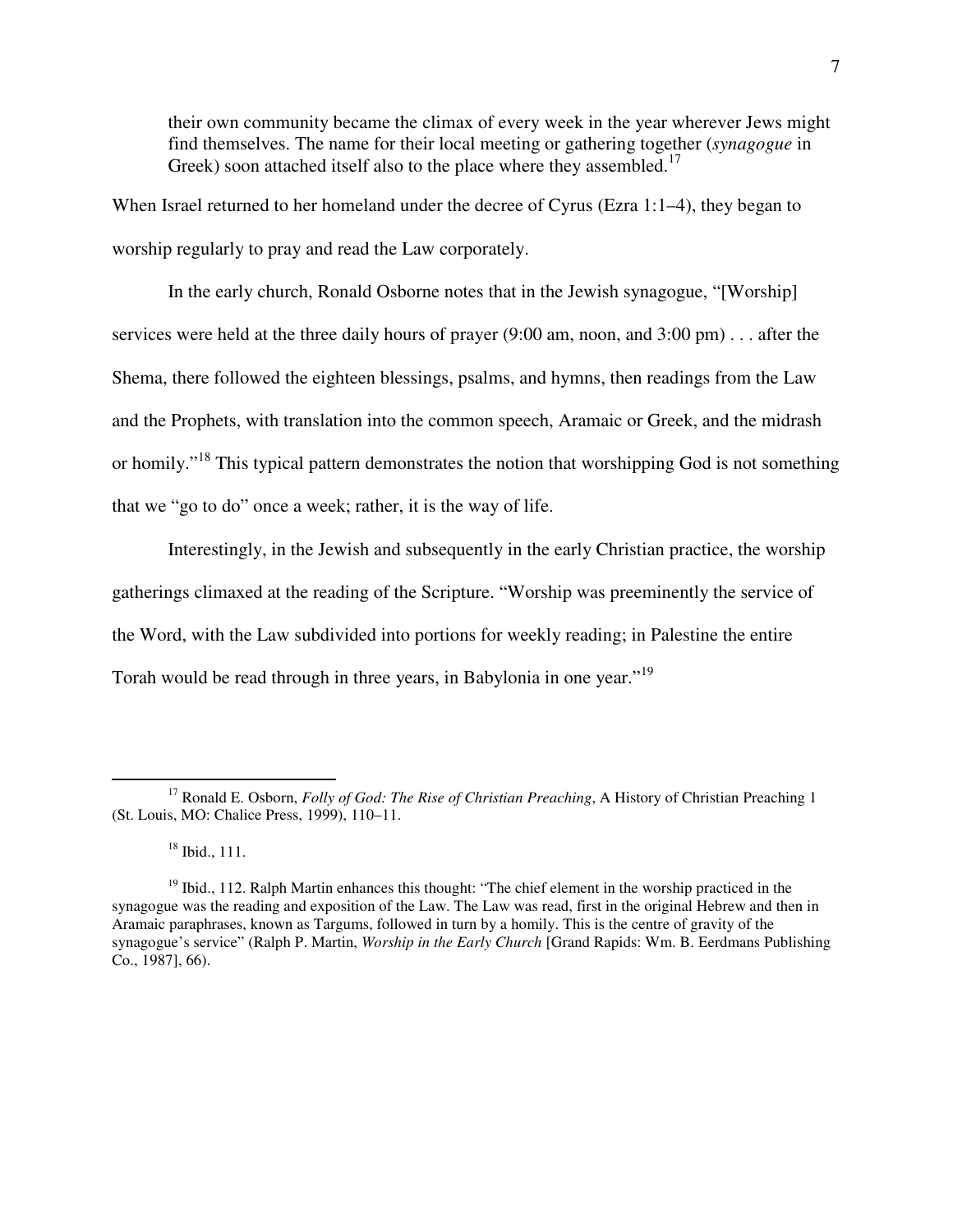The similarities between the synagogue and church services are numerous.<sup>20</sup> Ferguson explicates: "The synagogue service included Scripture readings, interspersed with Psalm chants, a sermon, prayers, and almsgiving. We find these same elements in the early accounts of Christian worship: readings, singing, preaching, praying, and giving."<sup>21</sup> This is one aspect of the Jewish synagogue service that the Christian church has borrowed thus making it a "Word-of-God service."<sup>22</sup> This illuminates our understanding of such texts as Acts 2:42: "And they were continually devoting themselves to the apostles' teaching and to fellowship, to the breaking of bread and to prayer;" and 1 Timothy 4:13: "Until I come, give attention to the public reading of Scripture, to exhortation and teaching." These practices implemented in the early church were carried over from Jewish worship customs in the synagogue.

Justin Martyr (100–165 AD) wrote: "On the day which is called Sunday we have a common assembly of all who live in the cities or in the outlying districts, and the memoirs of the

 $\overline{a}$ <sup>20</sup> Lensch writes: "In matters of church government and worship, the New Testament church followed the general pattern of the synagogue. The synagogue grew out of the Old Testament church and developed during the intertestamental period. In place of the immature worship of the temple system, it served as the transition to new covenant worship "in spirit and in truth." The synagogue of the apostolic church discarded sacerdotalism's visual crutches of sacrifices and symbolic ornamentation. Instead, through the synagogue's systematic reading and exposition of God's mercy and truth found in His inscripturated revelation, God's people met in God's presence, heard His Word for themselves, and returned the spiritual responses of prayer and praise" ("The Public Reading of Scripture," 19). It is noteworthy to quote Josephus (*Against Apion* 2.175): "[Moses] appointed the Law to be the most excellent and necessary form of instruction, ordaining, not that it should be heard once for all or twice or on several occasions, but that every week men should desert their other occupations and assemble to listen to the Law and to obtain a thorough and accurate knowledge of it, a practice which all other legislators seem to have neglected" (Flavius Josephus, *The Works of Josephus: New Updated Edition*, trans. by William Whiston [Peabody, MA: Hendrickson Publishers, 1987], 804–5); cf. Michael Graves, "The Public Reading of Scripture in Early Judaism," *Journal of the Evangelical Theological Society* 50, no. 3 (Sept 2007): 470.

<sup>21</sup> Ferguson, *Early Christians Speak*, 86.

<sup>22</sup> Martin, *Worship in the Early Church*, 69.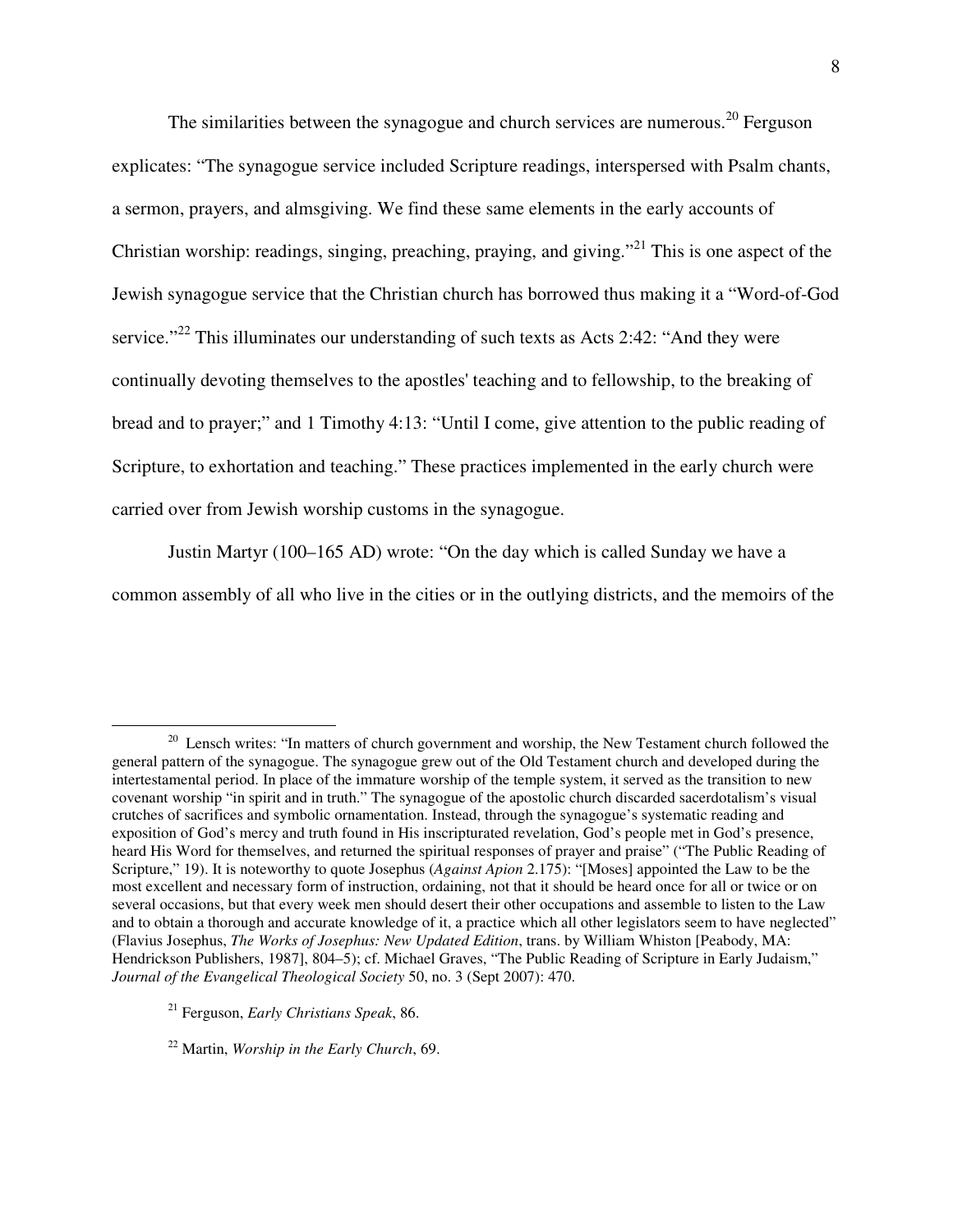Apostles or the writings of the Prophets are read, as long as there is time" (*First Apology*, 67).<sup>23</sup> A few things are noteworthy of mention here. First, by the early to mid second-century A.D., Sunday was the commonly accepted day of fellowship and teaching. Additionally, the reading of the Apostles and/or the Prophets was read—as long as time permitted!<sup>24</sup> And the writings of the Prophets, according to Justin Martyr, apparently encompassed the entire OT—not just the major or minor prophets per se.<sup>25</sup> The Christians devoted themselves to this rite "as long as time" allowed."

The mid second-century homily, 2 Clement (c. 150 AD), notes:

Wherefore, brethren and sisters, after the *God of truth hath been heard*, I read to you an entreaty that ye may give heed to the things that are written, in order that ye may save both yourselves and him that readeth among you. For as a reward I ask of you that ye repent with the whole heart, thus giving to yourselves salvation and life. For by doing this we shall set a goal for all the young who are minded to labor on behalf of piety and the goodness of God (2 Clement 19:1; *emphasis added*).

Tertullian (160–220 AD), in writing on the practices of the early church, wrote: "we

assemble for the consideration of the Holy Scriptures, to see if the circumstances of the present

times demand that we look ahead or reflect."<sup>26</sup>

Clement of Alexandria (c. 182–202 AD) speaks of early Christians in their worship,

"always giving thanks in all things to God through righteous hearing and divine reading"

<sup>26</sup> Emily Joseph Daly, *Tertullian Apologetical Works: and Minucius Felix Octavius*, Fathers of the Church 10, edited by Roy Joseph Deferrari (New York: Fathers of the Church, 1950), 98.

 $\overline{a}$ <sup>23</sup> See Thomas B. Falls, *Writings of Saint Justin Martyr*, Fathers of the Church 6, edited by Ludwig Schopp (New York: Christian Heritage, 1948), 106. Justin continues: "When the reader has finished, the president of the assembly verbally admonishes and invites all to imitate such examples of virtue."

 $24$  Consider Nehemiah 8:3: "While they stood in their place, they read from the book of the law of the LORD their God for a fourth of the day; and for another fourth they confessed and worshiped the LORD their God." They read from the Law for six hours each day!

<sup>25</sup> See Ferguson, *Early Christians Speak*, 87.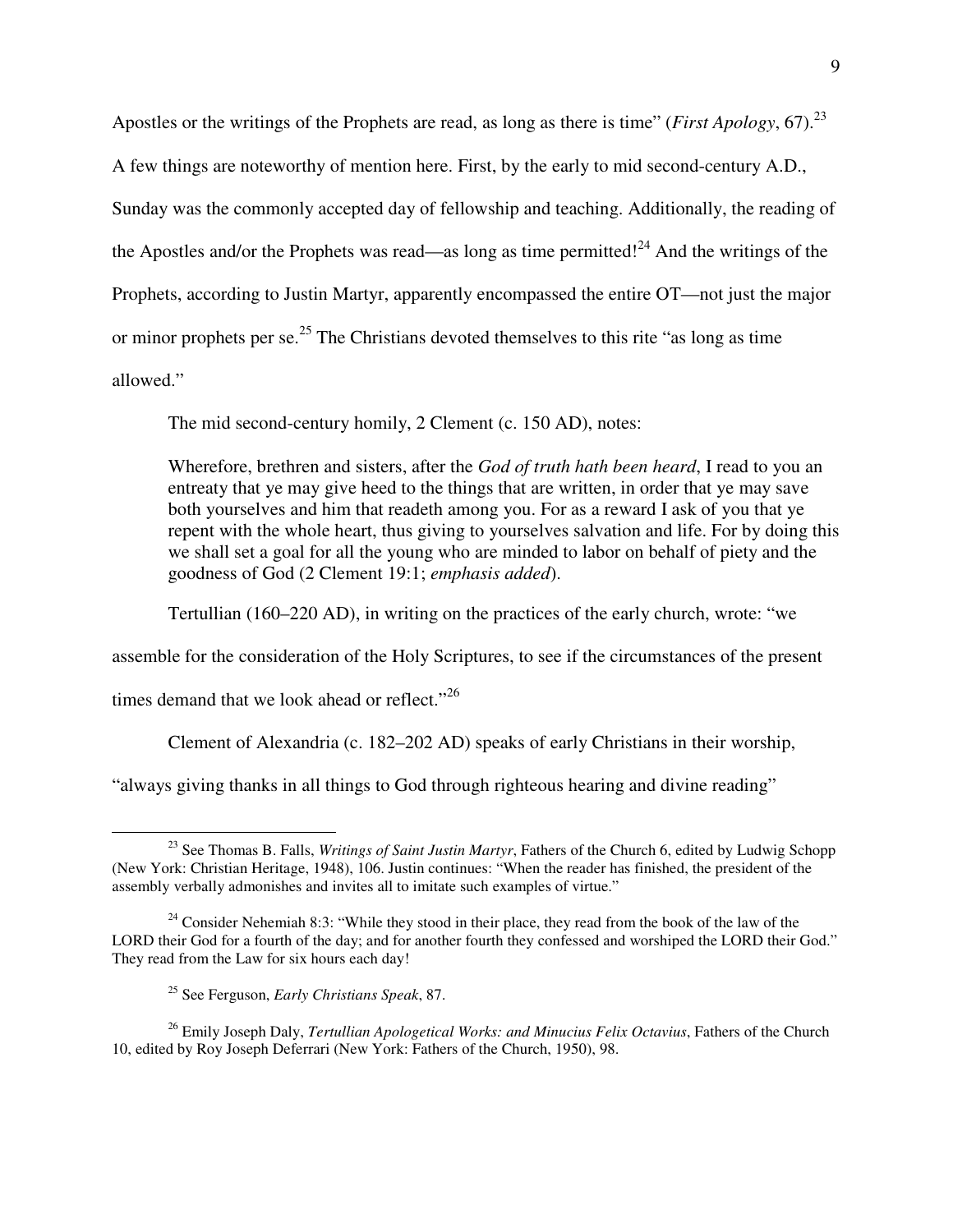(*Miscellanies* 6.14.113.3). He also exhorted married couples to "read the Scriptures together" (*Paedagogus* 2.10.96). He "promoted personal study of the Scripture (*Paedagogus* 3.12.87), and said that "such reading should be done before the chief meal of the day" (*Stromata* 7.7.49).

Origen (c. 185–254 AD) believed the Scriptures were accessible to all and he spoke frequently of individuals reading the Scriptures at home, as well as at church (*Homily on Genesis*  2.8). He recommended that "Christians read the OT, Apocrypha, Psalms, Gospels, and Epistles" (*Homily on Numbers* 27.10).

Irenaeus (d. 202 AD) encouraged "the unrestricted use of Scripture" (*Against Heresies* 5.20.2). Jerome (c. 347–420 AD) says that "Pamphilus had Bibles copied to keep in stock for distribution to those in need" (*Against Rufinus* 1.9).<sup>27</sup>

Later, Theodore of Mopsuestia in the late 4th century said, "All of us, having come to faith in Christ the Lord from the nations, received the Scriptures from them and now enjoy them, reading them aloud in the churches and keeping them at home."<sup>28</sup>

It is clear, then, that from synagogue worship in the Intertestamental Period, to firstcentury synagogue worship during the time of Jesus and the Apostles, to the early Church Fathers, the role of the public reading of Scripture figured prominently.

Skipping ahead to modern practices,<sup>29</sup> Barry Liesch helps unfold the typical pattern in the Western Church service: $30$ 

<sup>27</sup> See Philip W. Comfort, "Service of the Word," in *Biblical Foundations of Christian Worship*, Complete Library of Christian Worship 1, edited by Robert E. Webber (Nashville: Star Song Publishing Group, 1993), 296.

<sup>28</sup> Robert C. Hill, *Theodore of Mopsuestia: Commentary on the Twelve Prophets*, Fathers of the Church 108, edited by Thomas P. Halton (Washington, DC: The Catholic University of America Press, 2004), 289.

<sup>&</sup>lt;sup>29</sup> Because of the limitations of time and space, a thorough examination of liturgical practices of various denominations is omitted.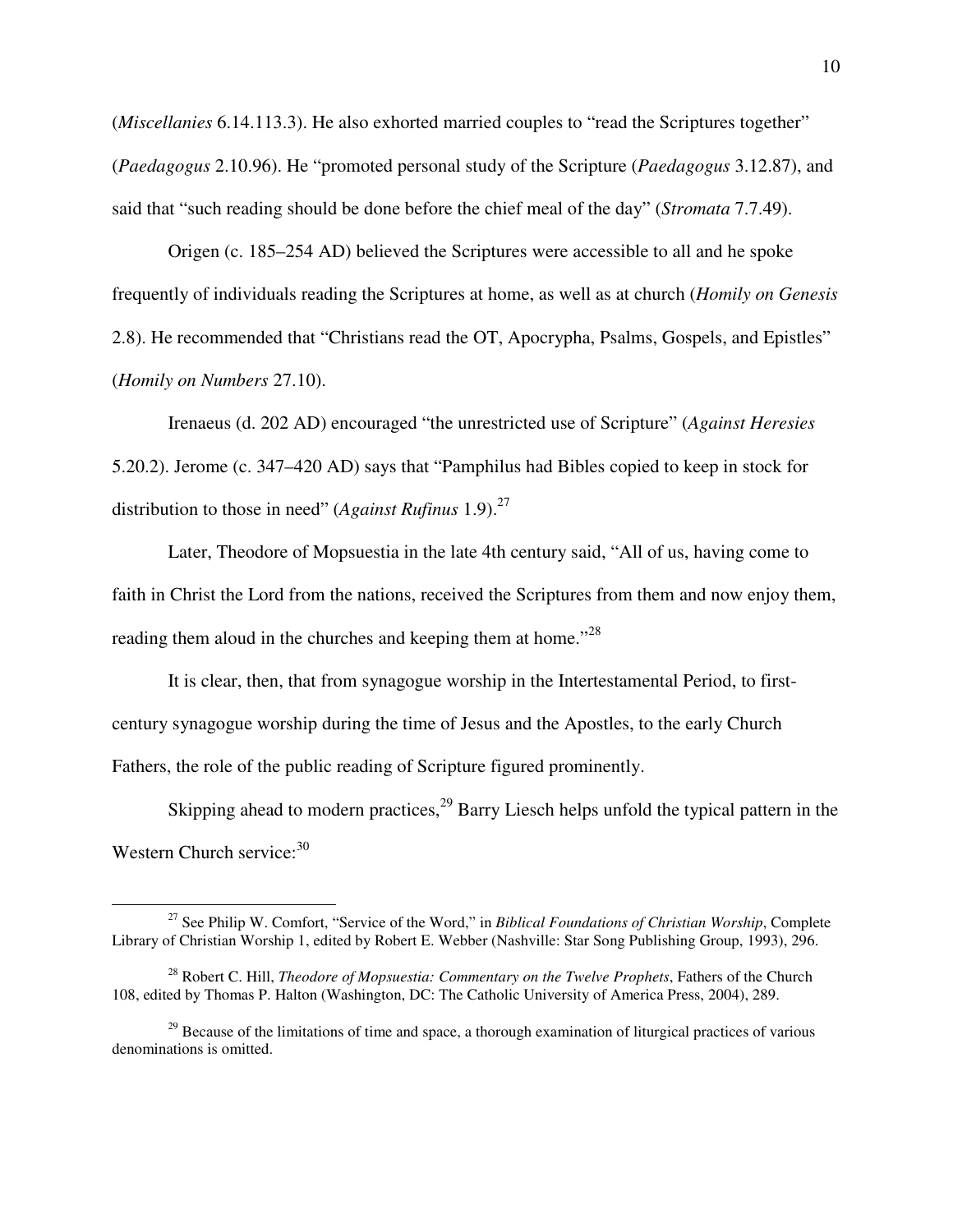$\overline{a}$ 

 Gathering of God's people Entrance Song Greeting Penitential Rite Acts of Praise Prayer of the Day (These bring the people before God, form them into the body of Christ, and ready them to hear the Word of the Lord) The Service of the word Hearing God Speak The OT Lesson The Psalm (responsive) The Epistle Lesson The Alleluiah (or other response) The Gospel Lesson The Sermon (Emphasis is placed on the full range of God's revelation. Readings are chosen from a three-year lectionary. Readings may be dramatized or told as story). Responding to God The Creed The Prayers of the people The Kiss of Peace (The response to God comes after God has spoken. A great deal of variation of forms may be used to accomplish the response). Service of the Table Invitation Salutation Lift up your hearts Prayer of proclamation *Sanctus* (Holy Holy Holy) The Words of the Institution Prayer of Intercession The Fraction The Distribution The Communion Songs and Hymns The Closing Prayer The Dismissal Announcements Benediction

<sup>30</sup> Barry Liesch, "The Traditional Fourfold Pattern of Worship," in *Biblical Foundations of Christian Worship*, Complete Library of Christian Worship 3, edited by Robert E. Webber (Nashville: Star Song Publishing Group, 1993), 211. He helps by breaking down the traditional service into four phases which are, more-or-less, present in Western worship services: (1) the entrance; (2) the Word; (3) the Lord's Table/thanksgiving; and (4) the dismissal (ibid.).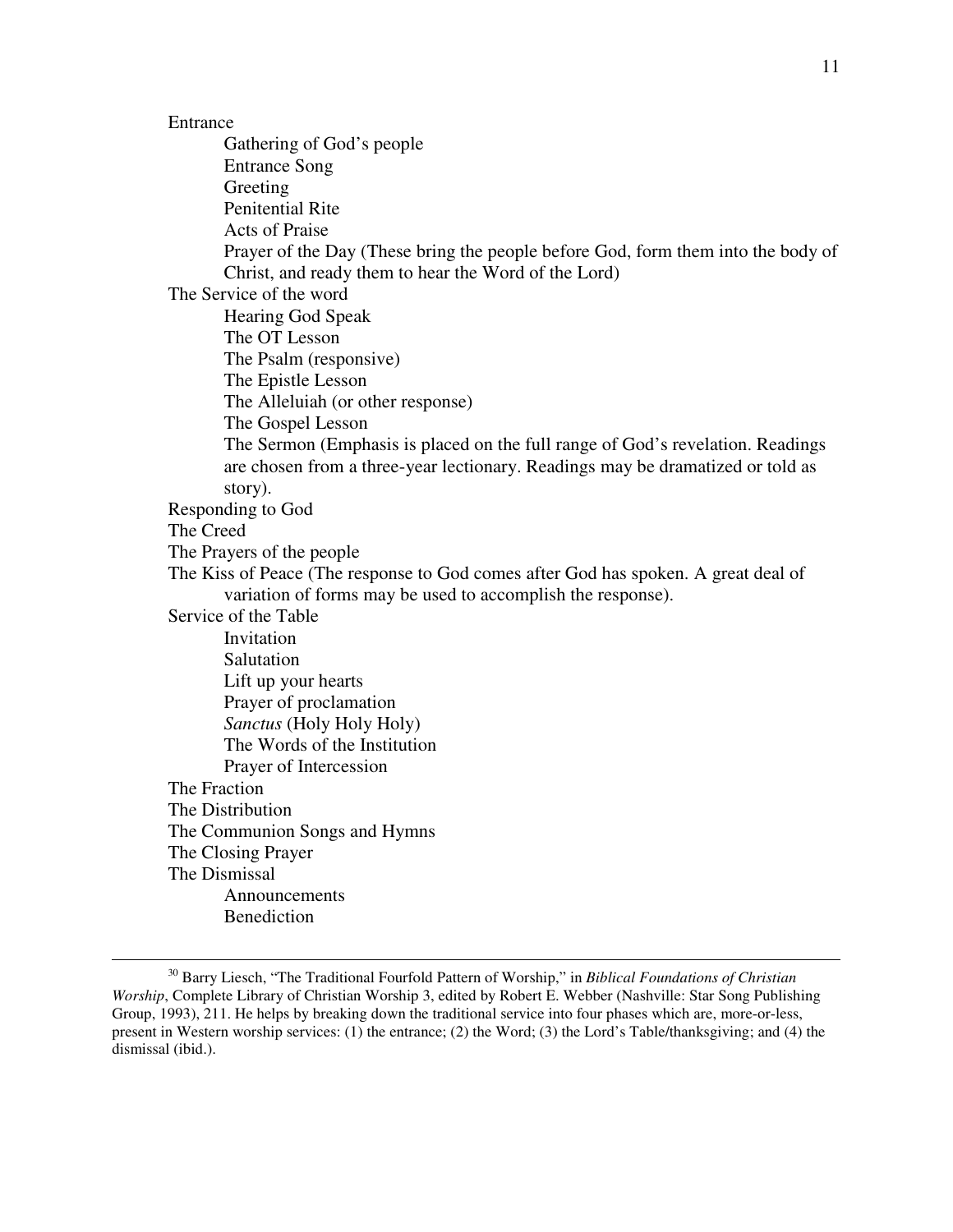### Hymn of Dismissal Words of Dismissal

 $\overline{a}$ 

To be sure, much variation exists but all in all, much of the basic structure remains consistent across the board. And today, sad to say, the practice seems to rest upon a few verses which are hurriedly read so that the pastor can quickly get to his sermon.

#### **Biblical Examples**

But what does the biblical text exemplify? How did the Godly men of old handle God's revelation? It will profit—and rebuke—us to observe some key instances.

#### The Old Testament

The logical starting point in observing how the Word of God has been implemented in corporate worship gatherings is the OT itself. Passages abound with examples of men reading the "Book of the Law,"<sup>31</sup> the "Law," and "the words of this Book." Tom McComiskey affirms: "The practice of reading Scripture in public spans the Testaments. It is supported by ancient example and apostolic authority. It deserves our careful attention not only because it is an aspect of the

<sup>&</sup>lt;sup>31</sup> Of course, no consensus exists—even to this day—as to what the book of the law specifically refers to: all of Deuteronomy, the Decalogue in Deuteronomy 5, much of Deuteronomy though no all of it, and all of the Torah have all been fronted as views. For discussions on this issue, see Katherine Stott, "Finding the Lost Book of the Law: Re-reading the Story of 'The Book of the Law' (Deuteronomy – 2 Kings in Light of Classical Literature," *Journal for the Study of the Old Testament* 30, no. 2 (Dec 2005): 153–54; H. H. Rowley, *Men of God: Studies in Old Testament History and Prophecy*, 2 vols., (London: Thomas Nelson and Sons Ltd., 1963), 161; Martin Noth, *The Laws in the Pentateuch and Other Studies*, trans. by D. R. Ap-Thomas (Philadelphia: Fortress Press, 1967), 41–49; Otto Eissfeldt, *The Old Testament: An Introduction*, 3 vols., trans. by Peter R. Ackroyd (New York: Harper and Row Publishers, 1965), 173–76; Paul House, *1, 2 Kings*, in New American Commentary, ed. by E. Ray Clendenen (Nashville: Broadman and Holman Publishers, 2003), 381–84; and J. A. Thompson, *1, 2 Chronicles*, in New American Commentary, ed. by E. Ray Clendenen (Nashville: Broadman and Holman Publishers, 1994), 377–78.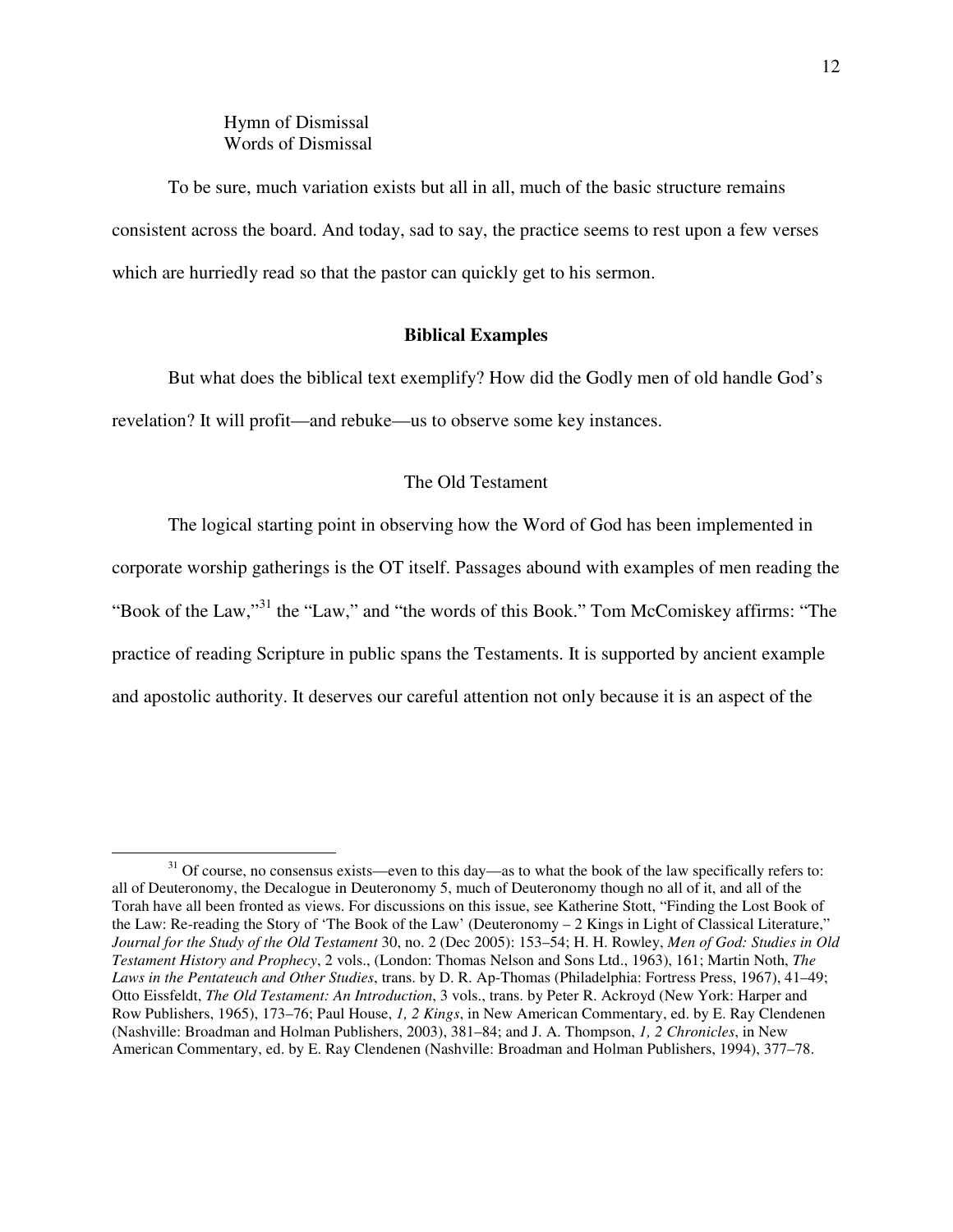Judeo-Christian tradition of worship, but also because of the importance of the Scriptures in

fashioning our understanding of God and our response to him."<sup>32</sup>

The first person in the OT who "reads Scripture" is Moses. In Deuteronomy 17, speaking in context of the future king who would rule over the nation of Israel, he speaks of the importance of the persistent reading of the Law:

<sup>18</sup> "Now it shall come about when he sits on the throne of his kingdom, he shall write for himself a copy of this law on a scroll in the presence of the Levitical priests.  $19^\circ$  'And it shall be with him, *and he shall read it all the days of his life*, that he may learn to fear the LORD his God, by carefully observing all the words of this law and these statutes'" (Deut 17:18–19; *emphasis added*).

Later in Deuteronomy, Moses speaks to the people and to Joshua, the son of Nun, exhorting them to remember what he tells them (cf. Deut  $32:44-47$ ).<sup>33</sup>

Moses' successor, Joshua the son of Nun, came before the nation of Israel after they

crossed the Jordan and entered the Promised Land and "he read all the words of the law, the

blessing and the curse, according to all that is written in the book of the law" (Josh 8:34).

### The New Testament

In the NT, one strains to find many clear-cut examples of the public reading of Scripture

in corporate worship gatherings, yet examples do exist. Many of the traditions that the early

church practiced stemmed from Jewish synagogue worship.<sup>34</sup> LeRoy Kennell helps by noting:

<sup>32</sup> Thomas Edward McComiskey, *Reading Scripture in Public: A Guide for Preachers and Lay Readers* (Grand Rapids: Baker, 1991), 14.

 $33$  This is after Yahweh tells Moses: "And you shall write on the stones all the words of this law very distinctly" (Deut 27:8; cf. 31:19).

<sup>34</sup> See Ralph P. Martin, "Elements of Synagogue Worship," in *Biblical Foundations of Christian Worship*, Complete Library of Christian Worship 1, edited by Robert E. Webber (Nashville: Star Song Publishing Group, 1993), 135.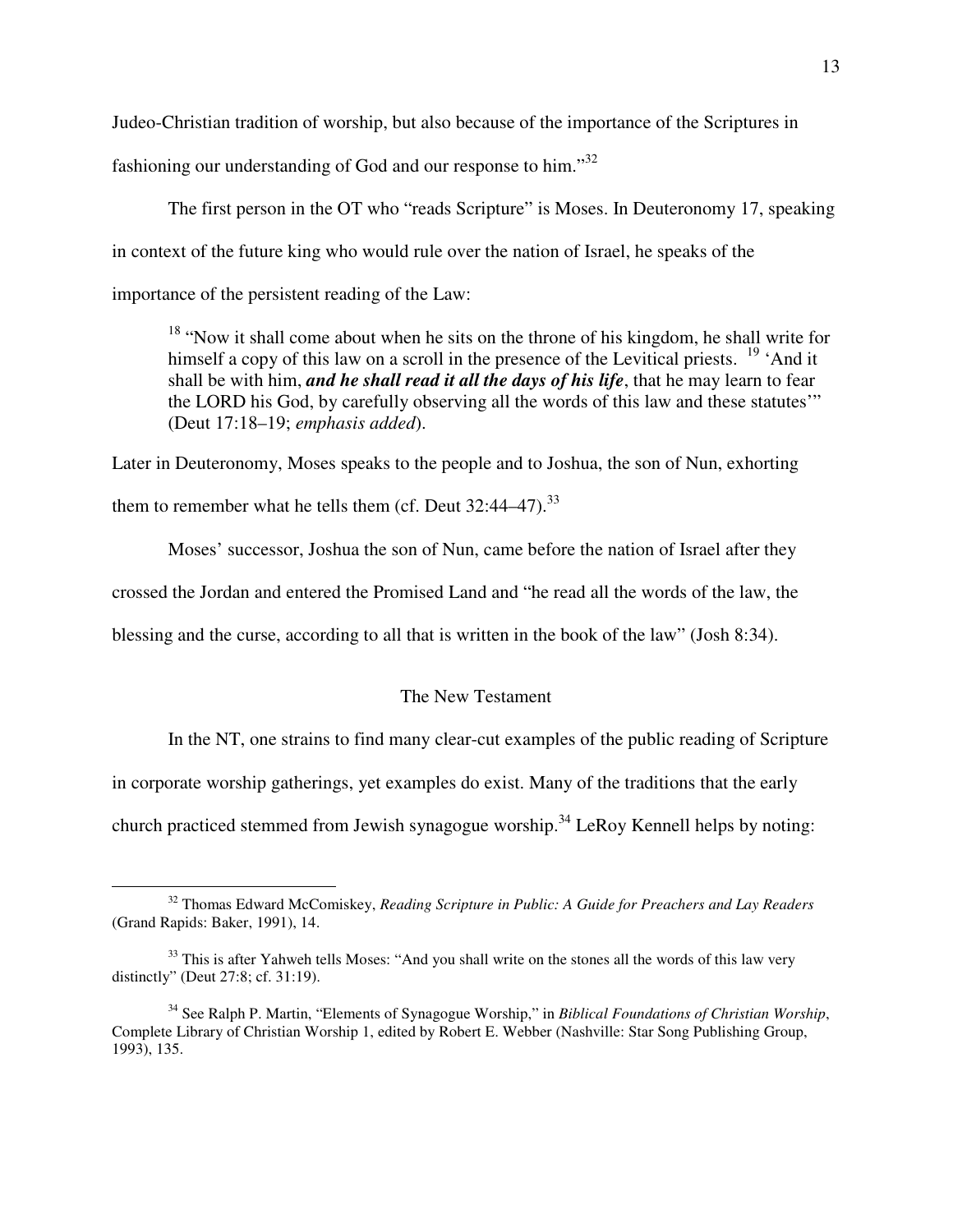"the origin of the Service of the Word and its instructive orientation lies in the synagogue. The

early Christians who were Jews probably adapted what they did in the synagogue to the context

of Christian worship."<sup>35</sup>

Interestingly, a synagogue found in Jerusalem dating to the first-century A.D. reads:

Theodotus, son of Vettenus, priest and archisynagogue, son of an archisynagogue, grandson of an archisynagogue, built the synagogue *for the reading of the Law and the teaching of the commandments*, and the guest-house of the rooms and the water supplied as an inn for those who have need when they come from abroad.<sup>36</sup>

John Harvey correctly applies this in exhorting: "It is time that we recapture the ancient

paradigm of orality as one of our tools for biblical studies!" $37$ 

### **Biblical Commands**

One may turn to both the OT and NT to find commands to have God's Word read in

public before "all the people." But for our purposes here, only three commands will be

examined.

 $\overline{a}$ 

<sup>37</sup> John D. Harvey, "Orality and Its Implications for Biblical Studies: Recapturing an Ancient Paradigm," *Journal of the Evangelical Theological Society* 45, no. 1 (Mar 2002): 109.

<sup>35</sup> LeRoy E. Kennell, "What Does the Service of the Word Do?" in *Biblical Foundations of Christian Worship*, Complete Library of Christian Worship 3, edited by Robert E. Webber (Nashville: Star Song Publishing Group, 1993), 237.

<sup>36</sup> This quotation is copied as found in C. K. Barrett, *The New Testament Background: Selected Documents* (New York: Harper & Row Publishers, 1961), 51 (emphasis added).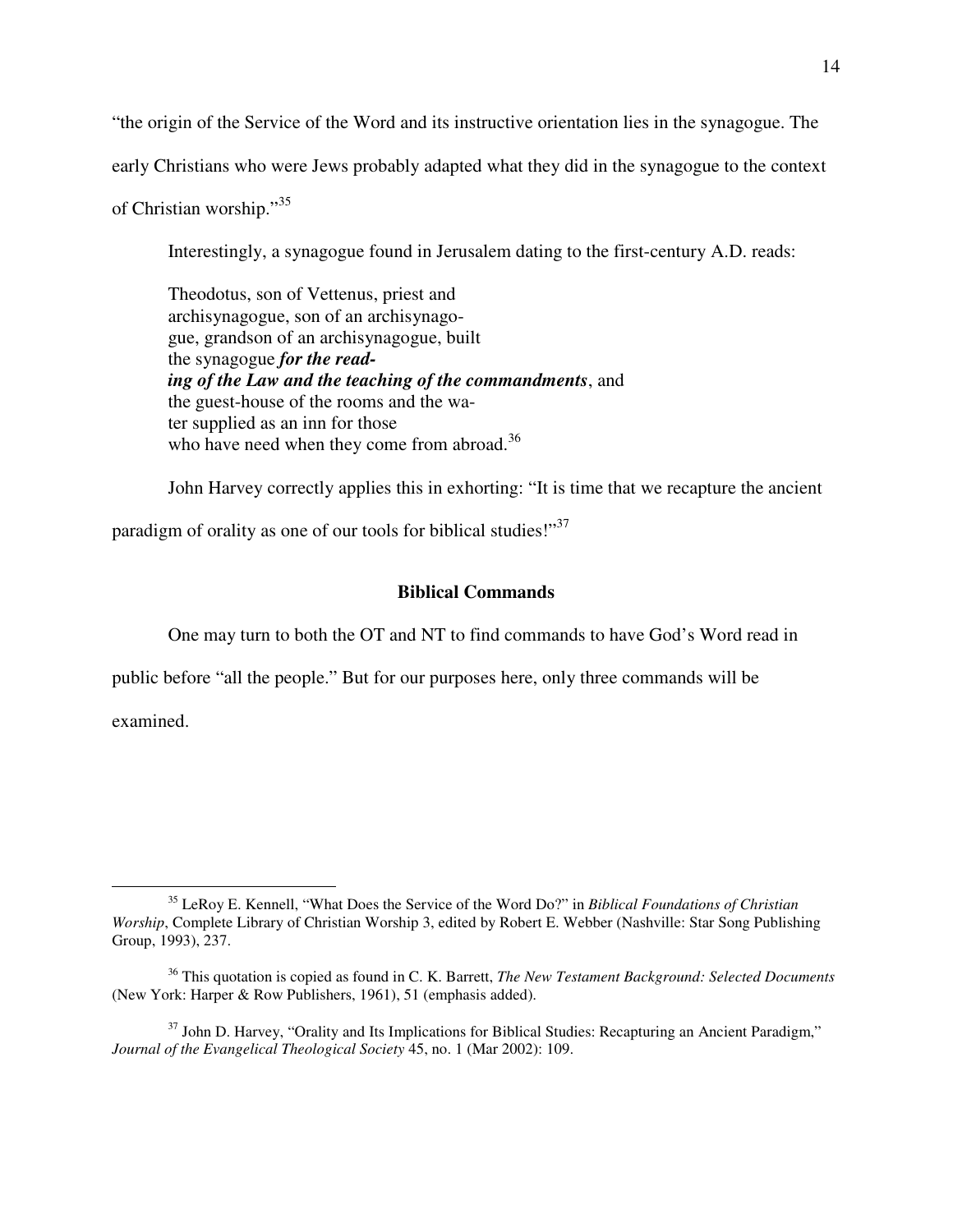#### 2 Chronicles 34

The context of 2 Chronicles 34 rests late in the history of the Divided Monarchy. Israel has been carried off to Assyria in 722 B.C. by Shalmaneser. Judah followed in Israel's footsteps but with a bit more time before exile dawned. Josiah was the king over Judah and while his officers were bringing out the money which had been brought into the house of the Lord, "Hilkiah the priest found the book of the law of the LORD given by Moses" (v. 14). Then Hilkiah gave the book to Shapan, the scribe, who in turn read the book "in the presence of the king" (v. 18).

Amazingly, King Josiah heard the message of Yahweh spoken through the prophet Moses, and he responded with grave repentance (v. 19, 21). Later in the same chapter, the text reads that king Josiah went up to the House of the Lord with all the men of Judah (v. 30) and he "read in their hearing all the words of the book of the covenant which was found in the house of the Lord" (v. 30). Not only did the righteous king Josiah read the words of God's Law to the people of Israel, he stood up:

[A]nd made a covenant before the LORD to walk after the LORD, and to keep His commandments and His testimonies and His statutes with all his heart and with all his soul, to perform the words of the covenant written in this book. <sup>32</sup> Moreover, he made all who were present in Jerusalem and Benjamin to stand *with him*. So the inhabitants of Jerusalem did according to the covenant of God, the God of their fathers (2 Chron 34:31– 32).

Though there is no implicit command to read the Word from this text *per se*, the obvious application and implication of the passage is that the public reading of God's Word produces repentance, change, and holiness in God's people.

Colossians 4 and 1 Thessalonians 5

In the early church, Christians gathered together to hear from God's Word as they

devoted themselves to the OT texts and the writings of the Apostles. Paul, an apostle, wrote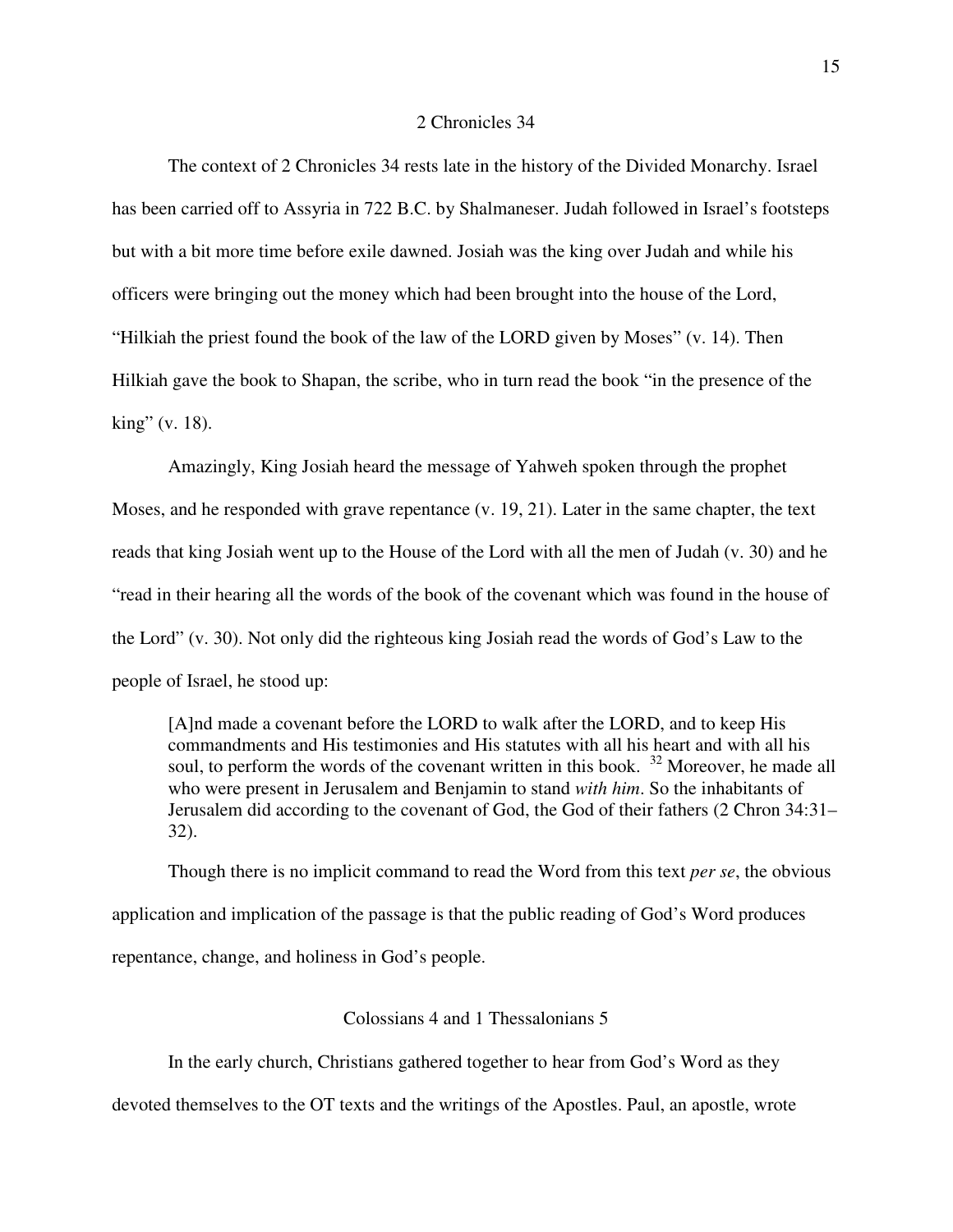letters to various churches and we have two letters where he specifically commands each church to have the letter<sup>38</sup> read before everyone. This is, of course, before chapter and verse divisions were added to the text.

First, when Paul concludes his treatise to the church in Colossae, he writes: "When this letter is read ( $\hat{\alpha}$ ναγνωσθῆ) among you, have it also read ( $\hat{\alpha}$ ναγνωσθῆ) in the church of the Laodiceans; and you, for your part read my letter that is coming from Laodicea" (Col 4:16). In a word, Paul is commanding the church (cf. 1:2) to read the letter—in one sitting in its entirety is the implication—among the church. Subsequently, the church in Colossae must deliver the letter to the church in Laodicea (11 miles away) and have it read to them corporately as well.

Second, Paul writes to the church in Thessalonika and, after his benediction (vv. 23–24), he concludes with the personal exhortation that they "have this letter read to all the brethren" (1 Thess 5:27).<sup>39</sup> The command Paul gives the church at Thessalonika is for them to have this letter read  $(\hat{\alpha} \nu \alpha \gamma \nu \omega \sigma \theta \hat{\eta} \nu \alpha \iota)$  publically to "all the brethren."

#### 1 Timothy 4:13

As part of the "Pastoral Epistles," 1 Timothy abounds with references to pastoral leadership and ministry in the local church. In fact, Paul specifies the theme of this letter: "I write so that you will know how one ought to conduct himself in the household of God, which is the church of the living God, the pillar and support of the truth" (1 Tim 3:15). Therefore, 1 Timothy instructs us as worshippers as to proper conduct and God-honoring worship in the local

 $38$  Greek, έπιστολή.

<sup>&</sup>lt;sup>39</sup> Similarly, note the implied notion of public reading in 2 Thess 3:14: "If anyone does not obey our instruction in this letter, take special note of that person and do not associate with him, so that he will be put to shame." Obviously, if one refuses to heed the instruction of the Apostle through the letter which was read in corporate gatherings, he was to be ostracized from the community.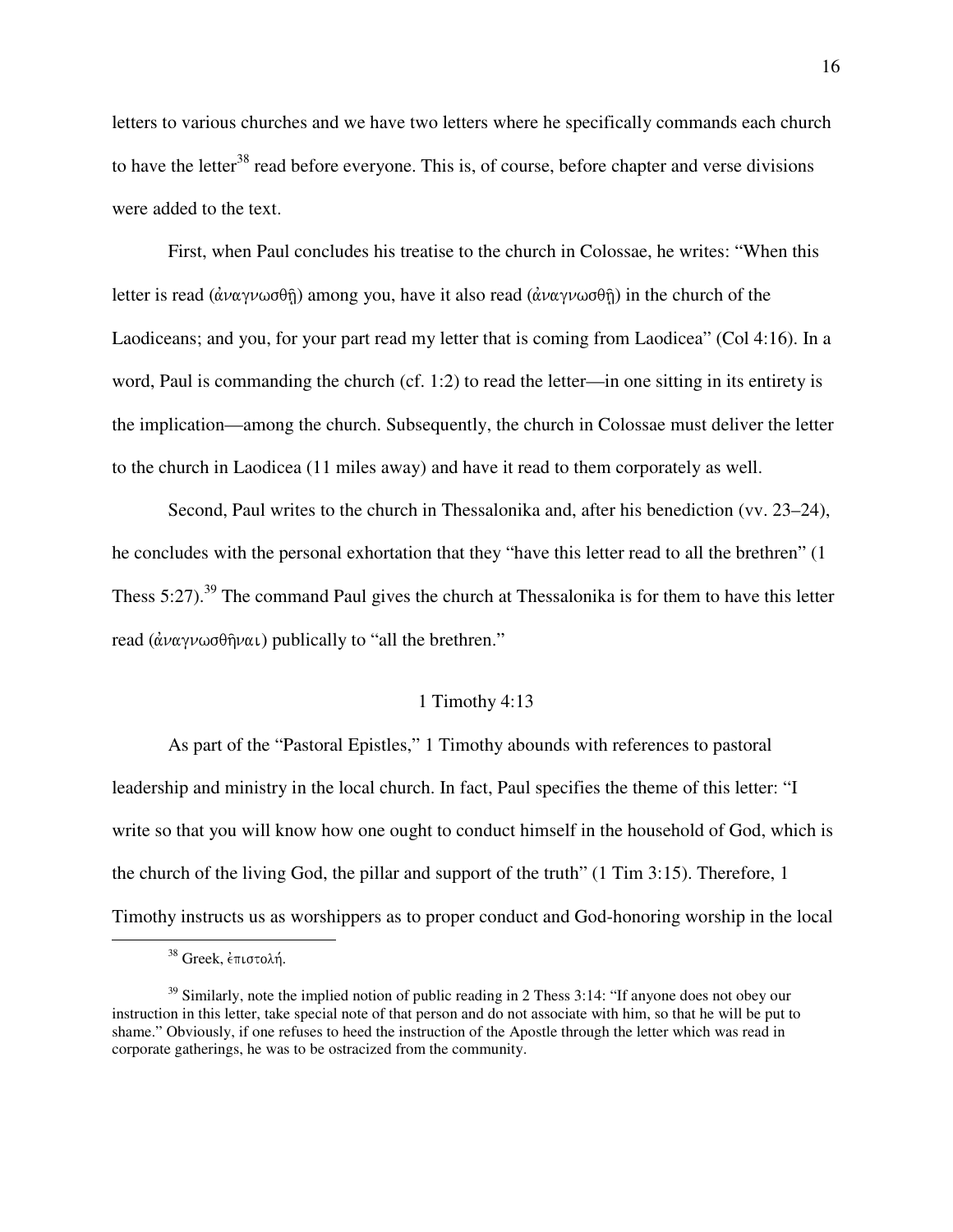assembly. In 4:13 Paul narrows his command to Timothy, and by application all leaders, to be devoted to three things: "give attention to the public reading of Scripture, to exhortation and teaching." These three aspects of corporate worship have seemingly been forgotten through the centuries.<sup>40</sup>

The early church observed the formal time of the reading of the Word but it in today's average church assembly, the exhortation and teaching may be present but the public reading of God's Word often is absent. It is my persuasion that we must incorporate what it is that distinguishes us from the rest of man-made religions, namely, a constant hunger for, commitment to, and listening ear for the Word of God, for if God's Word is not read, then God's mouth is silenced in His own house.

#### **Practical Outworkings in the Local Church**

We now turn from theology to practice to see how we, as twenty-first century churchleaders, can implement this oft-neglected aspect in our worship gatherings. This may appear subjective and this is by no means prescriptive. However, I endeavor to draw out some practical implications from the biblical texts and from church history so that we may better fulfill the command from the Apostle Paul to "give attention to the public reading of Scripture" (1 Tim 4:13). To begin, Dudrey heralds the urgency of this act of worship in stating:

One thing we and all believers must do is to give heed to the public reading of Scripture: not only does God speak in his word, not only will his word not return to him void, but also God's word is powerfully framed for speaking, for public oral reading and auditory reception in the setting of Christian worship. Many of the new postmodern and postliterate generation are less likely to read the word of God than they are to hear it:

<sup>&</sup>lt;sup>40</sup> See Steven J. Lawson, "The Passion of Biblical Preaching: An Expository Study of 1 Timothy 4:13–16," *Bibliotheca Sacra* 159, no. 633 (Jan-Mar 2002): 79–95.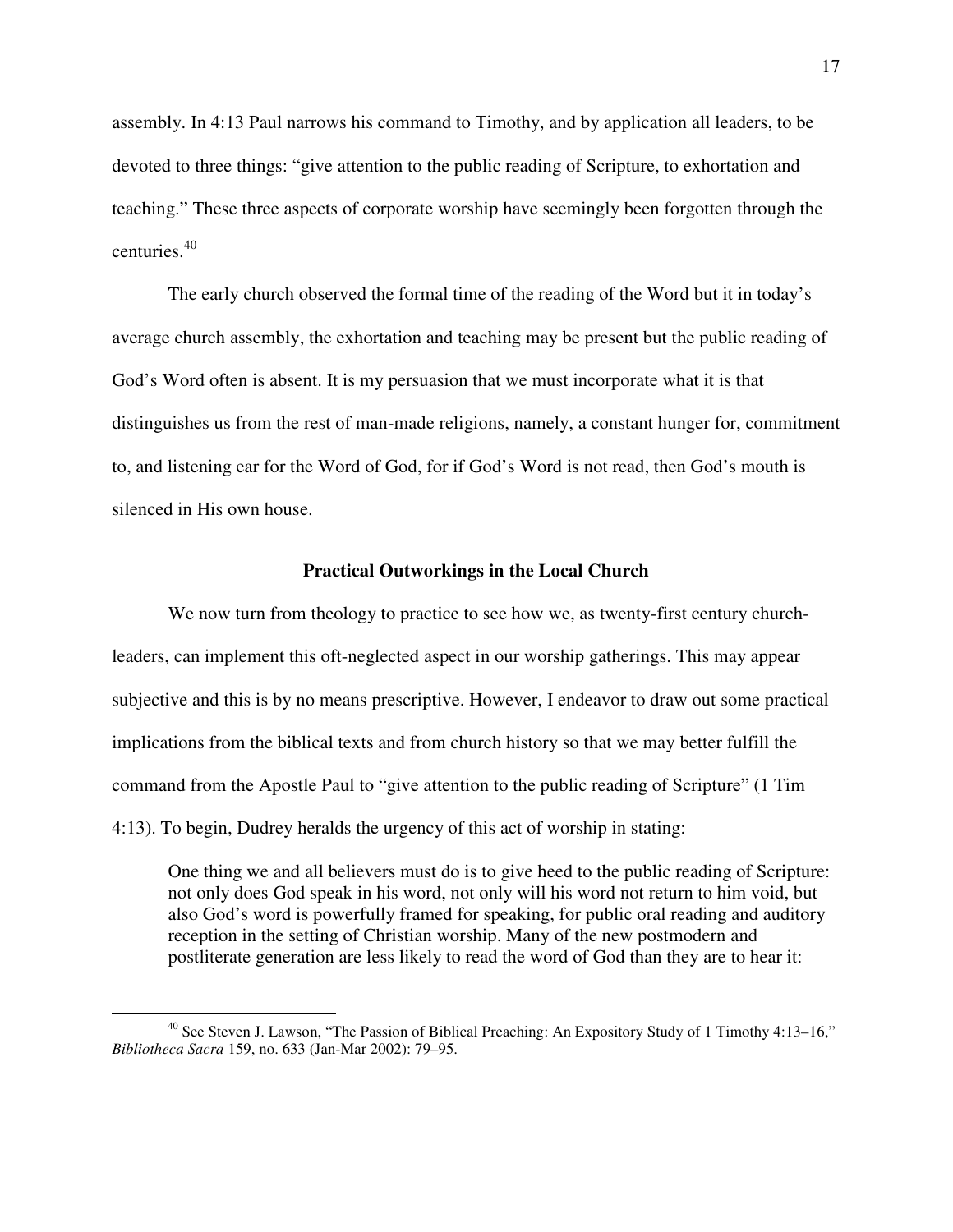therefore we must make sure that we give them every opportunity to hear it read aloud, read clearly and reverently and publicly.<sup>41</sup>

#### The Importance of Public Scripture Reading

Ralph Martin states that "the place which it holds in the ordering of divine service must always be central and determinative."<sup>42</sup> The high point of the corporate worship service ought not to be the music, as uplifting as that may be. It ought not to be the offering, as generous as the givers may be. It ought not to even be the sermon, as biblically and exegetically sound it may be; the high point of the service is when God divinely speaks in and through His Word. Webber reminds contemporary worshippers: "The service of the Word is the central act of worship."<sup>43</sup>

If we believe that the reading of the Scriptures is the most important aspect of our corporate worship gatherings, then we must not quickly skim over a verse or two before we "start worship" with music (as is so often spoken by church leaders). We ought to give it the high point of the service with sufficient time necessary to read the passage with conviction and clarity so that everyone present at the gathering knows that this is the apex of the service when God Himself speaks.<sup>44</sup> Kennell summarizes: "The reading and preaching of God's Word in worship is

<sup>41</sup> Russ Dudrey, "1 John and the Public Reading of Scripture," *Stone-Campbell Journal* 6, no. 2 (Fall 2003): 255.

<sup>42</sup> Martin, *Worship in the Early Church*, 69.

<sup>&</sup>lt;sup>43</sup> Robert E. Webber, "A Pattern for the Convergence of Traditional and Contemporary Worship," in *Biblical Foundations of Christian Worship*, Complete Library of Christian Worship 3, edited by Robert E. Webber (Nashville: Star Song Publishing Group, 1993), 215; cf. Richard R. Caemmerer, "Give Attendance to Reading," *Concordia Theological Monthly* 23, no. 9 (Sept 1952): 628.

<sup>44</sup> Robert Webber explicates: "The focal point of the Service of the Word is the reading and proclamation of Scripture. Two or three Scripture readings may be read (OT, Epistle, Gospel) interspersed with psalms, canticles, or choruses. Scripture content may be communicated through reader's theater, drama, or storytelling" (ibid.). Elsewhere, he states: "Jewish worship has always had Scripture at the center of its worship" (Robert E. Webber, "Principle Three: In Worship God Speaks and Acts," in *Twenty Centuries of Christian Worship*, Complete Library of Christian Worship 2 [Nashville: Star Song Publishing Group, 1993], 371).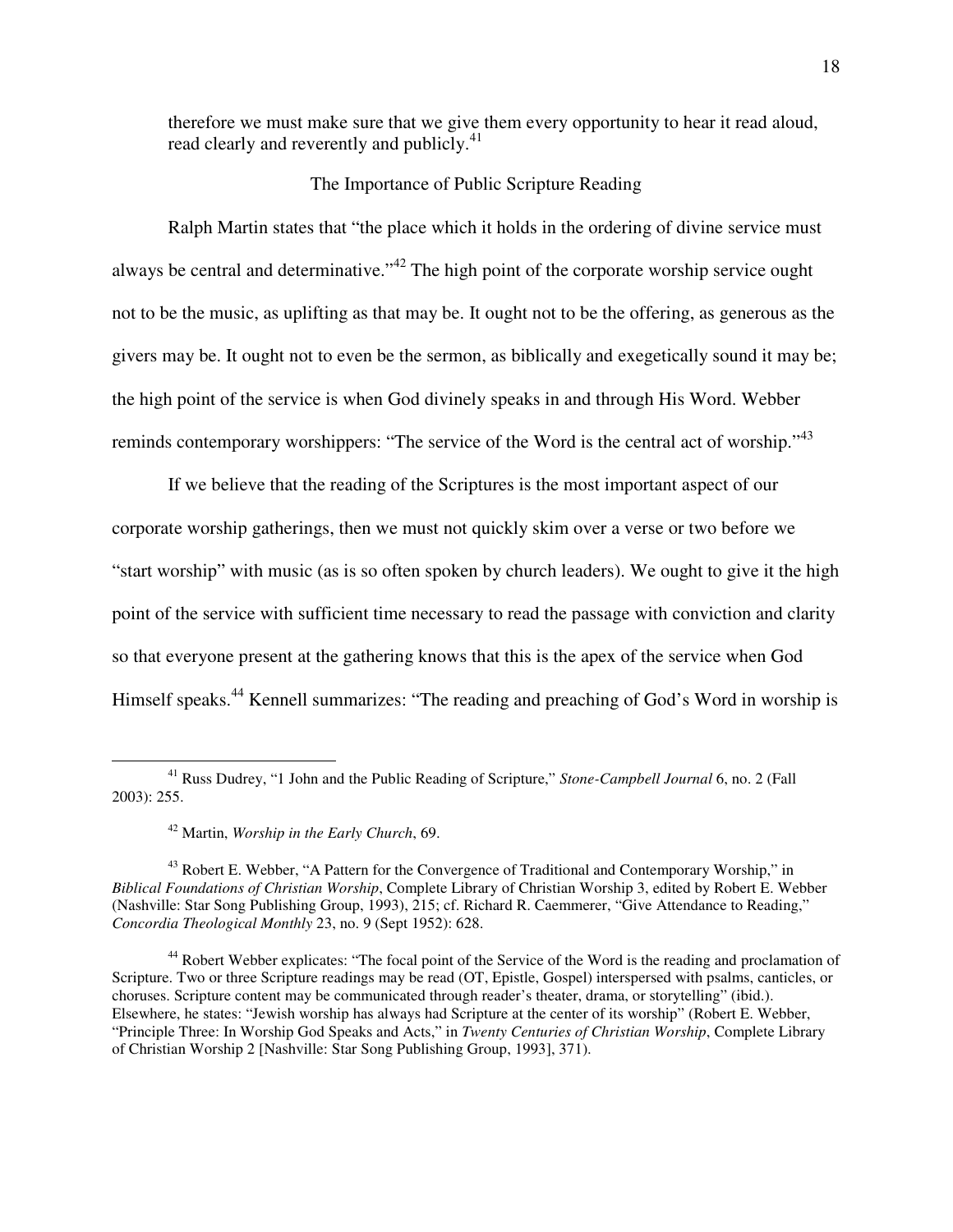the central act of divine action."<sup>45</sup> After all, "since the Scriptures represent the normative means but which God reveals himself to us and since they are the only sure foundation of belief and practice, it is imperative that the reading of and instruction of the Scriptures be given the highest place in worship."<sup>46</sup>

#### The Reverence of Public Scripture Reading

When a person reads from the Bible, the Almighty God of the universe speaks. This is no time for flippant or casual worship. Even the way in which (i.e. the tone) the leader reads the Scriptures teaches the hearers how to approach God and His revealed Word.

Lensch illustrates by saying: "Reading the Bible is not like reading an insurance policy; a monotone voice will not do. It is not like reading a newspaper with detached interest. Rather, the intelligible revelation of God Who has condescended to communicate His thoughts to His world calls for reverent reading."<sup>47</sup>

Recall when Ezra opened the Book to read. Not only was he behind a wooden pulpit which they constructed for that very occasion (Neh 8:4), but when he opened the book all the people "stood up" (Neh 8:5). After Ezra read from the book, the people "bowed low and worshipped . . . with their faces to the ground" (Neh 8:6). This is the kind of reverence for God

<sup>45</sup> Kennell, "What Does the Service of the Word Do?" 239.

<sup>46</sup> Daniel Block, "For the Glory of God!: A Biblical Theology of Worship," *Unpublished Course Notes* (The Master's Seminary, Sun Valley, CA: 2009), 193. Dr. Block gives eight ways in which we can remember that when the Scriptures are read, the voice of God is heard: (1) devote more time to reading the Scriptures; (2) read large blocks of Scripture at a time; (3) promote an atmosphere of reverence when reading the Scriptures by standing, having the congregation stand, and formally inviting the people to hear the word of the Lord; (4) involve the congregation in the reading of Scripture; (5) develop skill in the expository reading of Scripture; (6) develop creative ways of communicating Scripture; (7) prepare oneself spiritually for the ministry of reading—it is a sacred task; and (8) subordinate your sermon to the Scripture—what God has to say to you and the congregation directly is by definition more important than what you have to say to yourself or to them (ibid., 193–94).

<sup>47</sup> Lensch, "The Public Reading of Scripture," 21.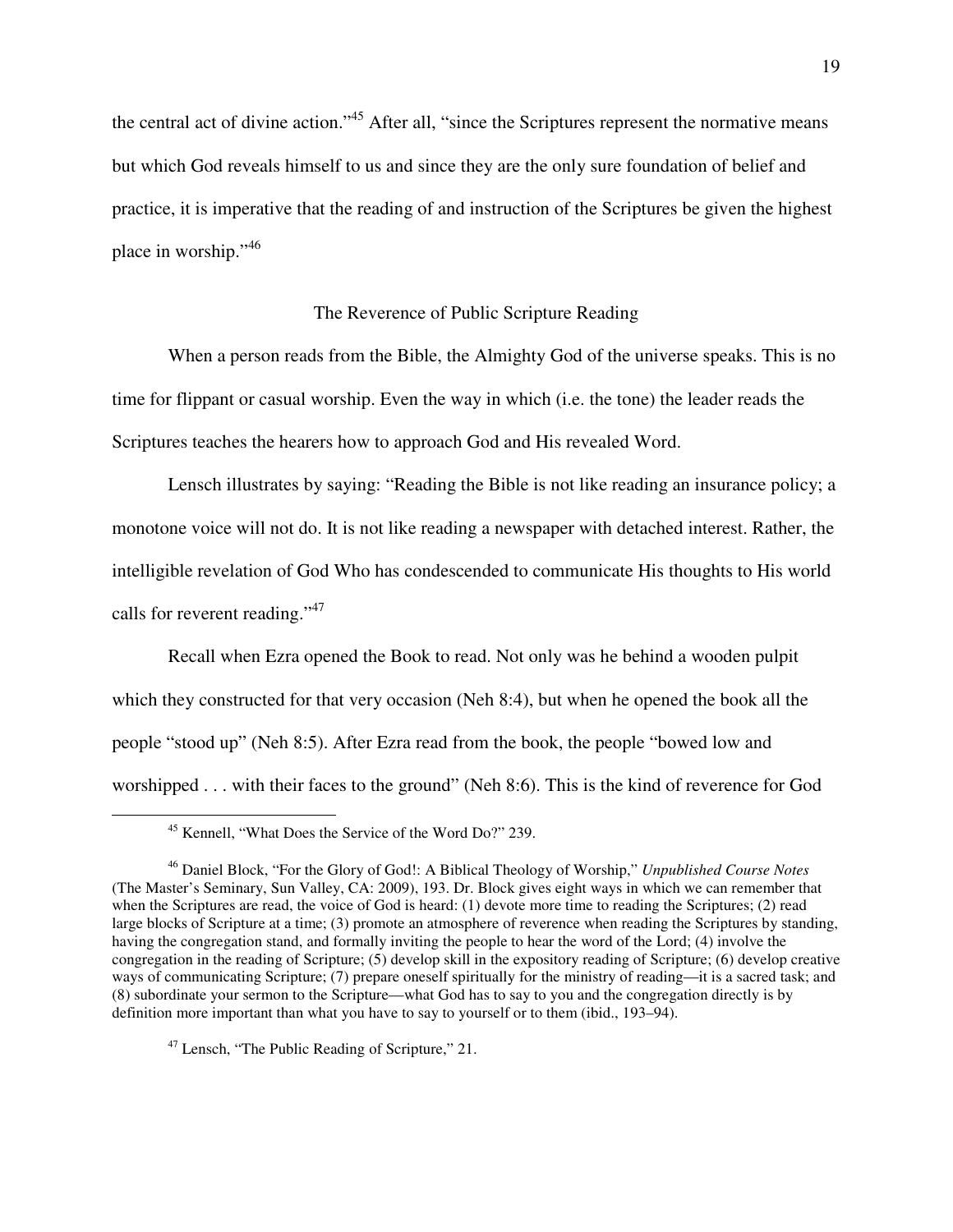and His Word which needs to be reinstated in contemporary churches. This is not to prescribe that every churchmember, at the sight of the opened Word about to be read, falls down prostrate to the earth, but it should cause us to reevaluate where our minds are focused when God speaks to us through His word. When the preacher reads from God's Word, reverence must be characteristic of that time.

#### The Preparation of Public Scripture Reading

Because of the reverence due to God and His Word, it behooves the reader to practice and prepare adequately. It embarrasses the preacher, humiliates the congregation, and dishonors the Lord when the preacher stumbles through a text mispronouncing words or making vocalized errors. This can easily be sidestepped by reading through the passage ahead of time and figuring out the proper pacing, stressed syllables, pronunciation, and periodic pausing. Additionally, Webb Garrison gives five very practical preparatory helps:<sup>48</sup>

- 1. Write out the Scripture lesson and read from the manuscript rather than from a printed page. (This will enhance study and new thoughts.)
- 2. Read the lesson in its larger context at least once (reinforce it on your mind).
- 3. Try to imagine yourself in the situation with which the lesson deals.
- 4. Go back over your manuscript and underline and mark for emphasis and shades of meaning.<sup>49</sup>
- 5. Read your lesson *aloud* as many times as necessary in order to master it.

<sup>48</sup> Webb Garrison, "The Art of Public Bible Reading," *Christianity Today* 10, no. 8 (January 21, 1966): 11– 12.

 $49$  John A. Owston enhances this thought: "There is no substitute for simply going over the Scripture reading several times *out loud* before it is read to the congregation" ("Reading Scripture Effectively," 39).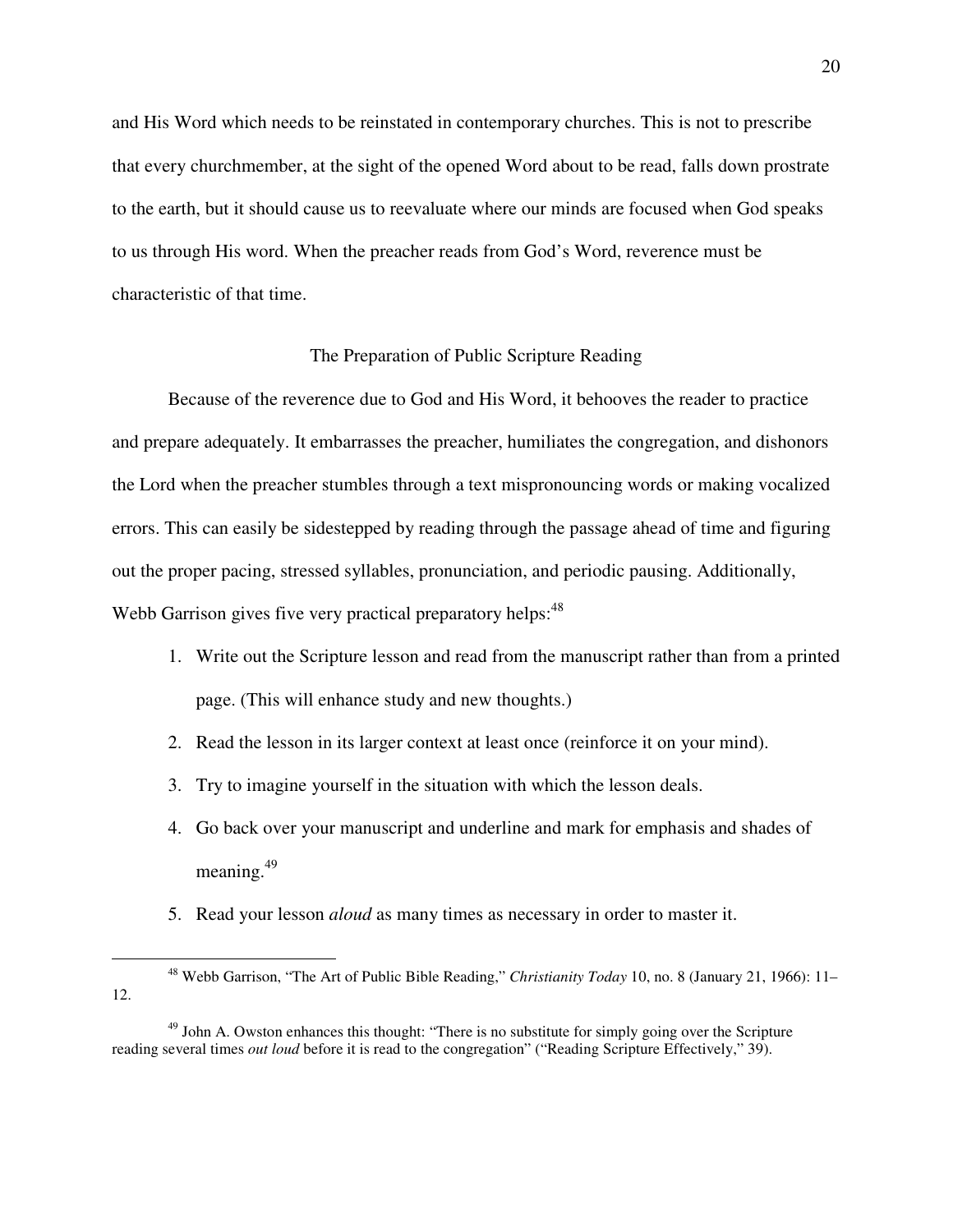#### The Length of Public Scripture Reading

Though one cannot find a normative pattern in the Scriptures regarding the length of Scripture readings, it is abundantly clear that the Scripture readings were central in corporate worship gatherings. In the early church, the public reading of Scripture was one way for people to internalize God's Word by memorizing it and meditating on it; hence, it must have been a lengthy portion of Scripture. Moses and Joshua each read from the Book of the Law (Ex 24:7; Josh 8:34). Josiah had the Book of the Law read to him (2 Kings 22:10). Moses even commanded that the King of Israel saturate himself with the Book of the Law (i.e. "God's Words") upon ascending the throne (Deut 17:18–19). Even the Jewish people endeavored to read through the Torah once every three and a half years in the weekly synagogue service (and once every year while in Babylon!).

Even the Apostle Paul assumed that his letters would be read before the entire church in their entirety (1 Thess 5:27; Col 4:16). John, in his apocalypse, wrote that the one is blessed who "reads and those who hear the words of the prophecy, and heed the things which are written in it; for the time is near" (Rev 1:3). Therefore, it may be deduced that the pattern of Scripture reading was that of lengthy sections of Scripture.

#### The Voice of Public Scripture Reading

Though one may assert that, because of the sanctity of the moment, no emotion, nor variation of voice, nor the raising of the voice ought to be incorporated, we must bear in mind that the voice<sup>50</sup> is crucial in making the reading of God's Word an interesting, rather than a

<sup>50</sup> See the helpful article by James Wallace, "The Public Reading of Scripture," in *Biblical Foundations of Christian Worship*, Complete Library of Christian Worship 3, ed. by Robert E. Webber (Nashville: Star Song Publishing Group, 1993), 239–40 for reading effectively with passion, aesthetic beauty, intellect, and clarity.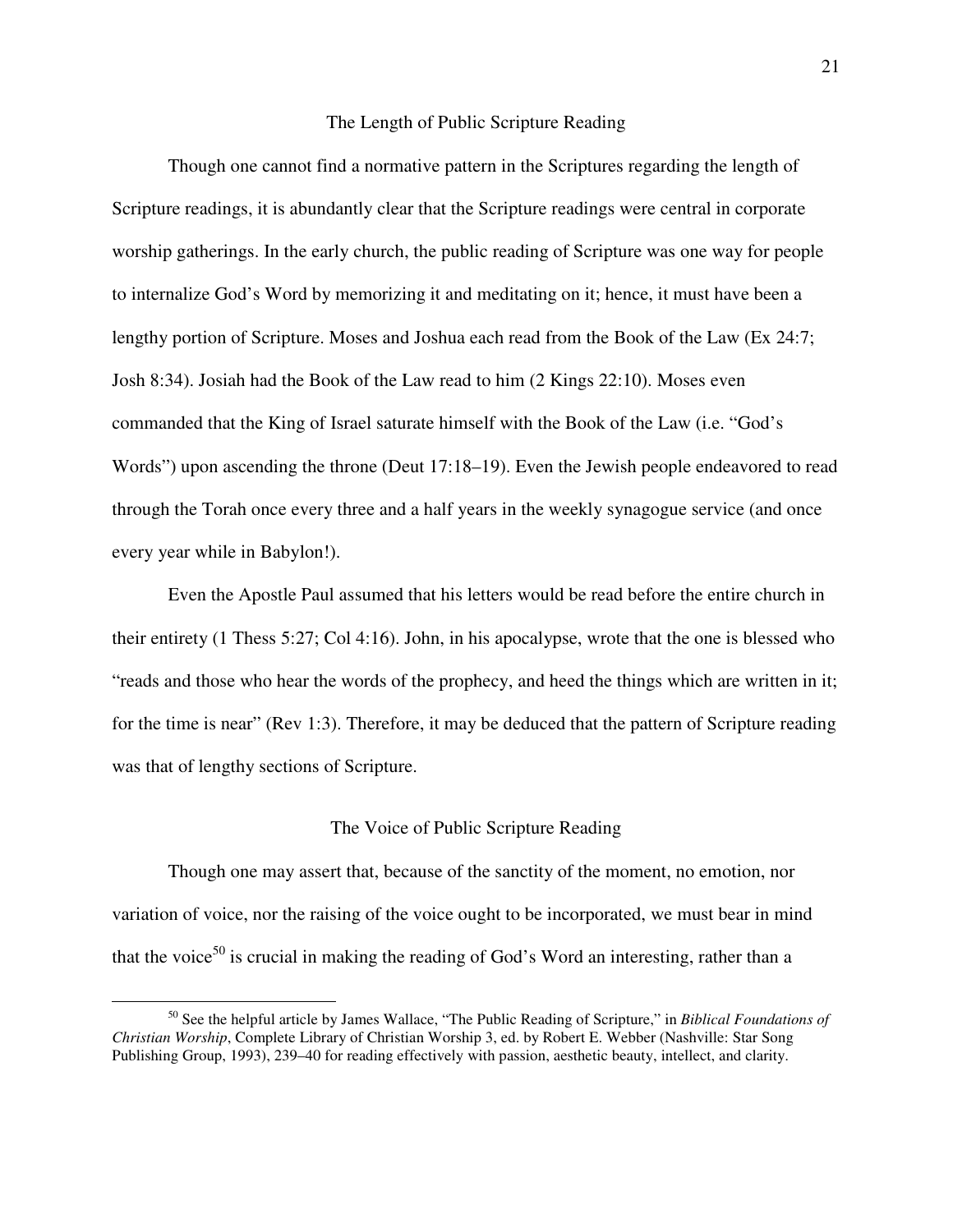boring, part of worship. Clayton Schmit affirms: "oral interpretation is an art that employs techniques for body and voice to make written texts come alive as they are spoken."<sup>51</sup> Later in his work, he writes: "Because the Word of God is the source and foundation of our faith, it needs to be read with conviction."<sup>52</sup> I could only imagine the disgrace brought upon God and His Word when the congregation begins to sense that the Bible reading is unimportant and unimpressive because of the apathetic way in which it is read on a given Sunday. Owston writes: "Some good preachers who have good messages will stumble through the Scripture reading as if it is the first time they ever saw it . . . They will miss words in the written text and mispronounce others. They often read with little feeling and conviction."<sup>53</sup>

Perhaps we would do well to heed McComiskey's advice: "[We must] remember that expressing emotion in public reading is just one way to help your readers understand what the author said."<sup>54</sup>

<sup>51</sup> Clayton J. Schmit, *Public Reading of Scripture: A Handbook* (Nashville: Abingdon Press, 2002), 10.

 $52$  Ibid., 25. He gives eight principles for the lector to bear in mind when reading the Scripture in public: (1) a lector should possess a capacity and desire for studying the Bible; (2) the lector should be prayerfully open to interpretation of the text; (3) the reader of Scripture in worship should possess confidence to speak boldly the Word of God; (4) the lector should have a clear, pleasant voice; (5) the reader should have vocal facility, the ability to utilize the full range of modulation, volume, and tone; (6) lectors should possess liturgical presence. . . . It is the ability to present oneself confidently and unselfconsciously and to use one's body appropriately in the rendering of a part; (7) the lector should possess the capacity for abandonment. This is the ability to lay aside personal concerns and the awareness of self so that one's full attention, voice, and body are available as resources for interpreting the text in its reading; and (8) the lector should be transparent in the reading. . . . The reader of these texts should be as hidden in their presentations of them as the authors are in writing them. It is God's Word that should be heard, and not the word, opinion, or persona of the lector (26–27).

<sup>53</sup> John A. Owston, "Reading Scripture Effectively," *Preaching* 5, no. 4 (Jan-Feb 1990): 39.

<sup>54</sup> McComiskey, *Reading Scripture in Public*, 64.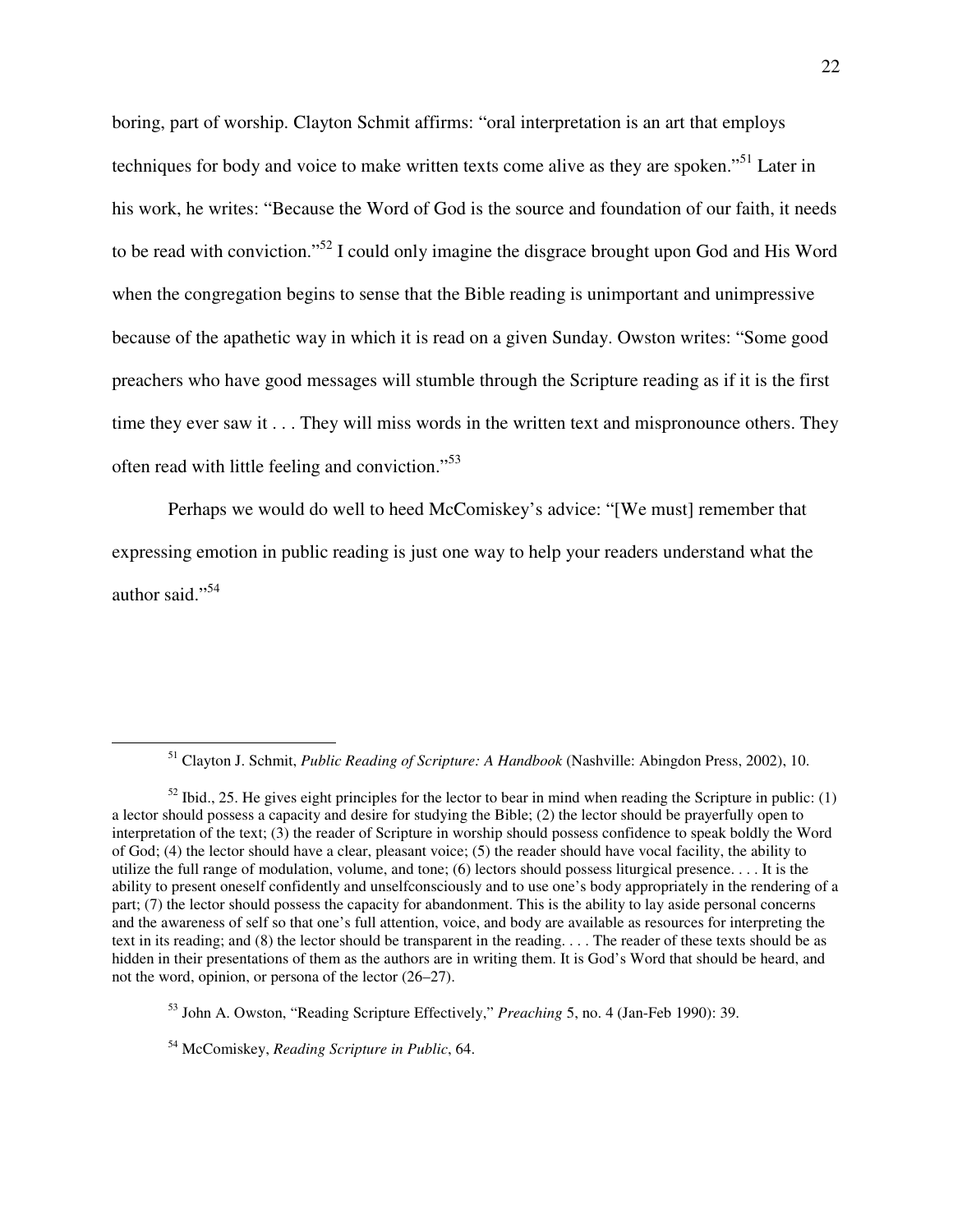#### The Posture of Public Scripture Reading

Again, Scripture refuses to prescribe any posture while reading the Word of God in public. Nevertheless, examples do exist of individuals standing (Neh 8:5) and tearing garments as a sign of repentance (2 Kings 22:11) when the Scriptures are read. However, for sake of reverence and to help in keeping God's Word unique rather than a sheer "habit of duty," having the congregation stand together with the lector seems to be one of many ways in which the public reading of Scripture can be effectively accomplished with reverence.

#### The Response of Public Scripture Reading

The worshipper must respond accordingly to what he has heard from God through His Word. Robert Webber enhances this thought in practically exhorting us to "try to remember that it is the record of God's covenant with us. It is a record of how God has initiated a relationship with me, sought me out, and brought me to himself."<sup>55</sup> That is, God's Word is our manual for everything pertaining to spiritual and physical life. We must, therefore, respond accordingly with a reverent, submissive, and humble attitude to make necessary changes in thought and action. See also King Josiah's response when he heard the Book of the Law read:

 $30$  The king went up to the house of the LORD and all the men of Judah, the inhabitants of Jerusalem, the priests, the Levites and all the people, from the greatest to the least; and he read in their hearing all the words of the book of the covenant which was found in the house of the LORD. <sup>31</sup> Then the king stood in his place and made a covenant before the LORD to walk after the LORD, and to keep His commandments and His testimonies and His statutes with all his heart and with all his soul, to perform the words of the covenant written in this book. <sup>32</sup> Moreover, he made all who were present in Jerusalem and Benjamin to stand *with him*. So the inhabitants of Jerusalem did according to the covenant of God, the God of their fathers (2 Chron 34:30–32).

<sup>55</sup> Webber, "Principle Three: In Worship God Speaks and Acts," 372.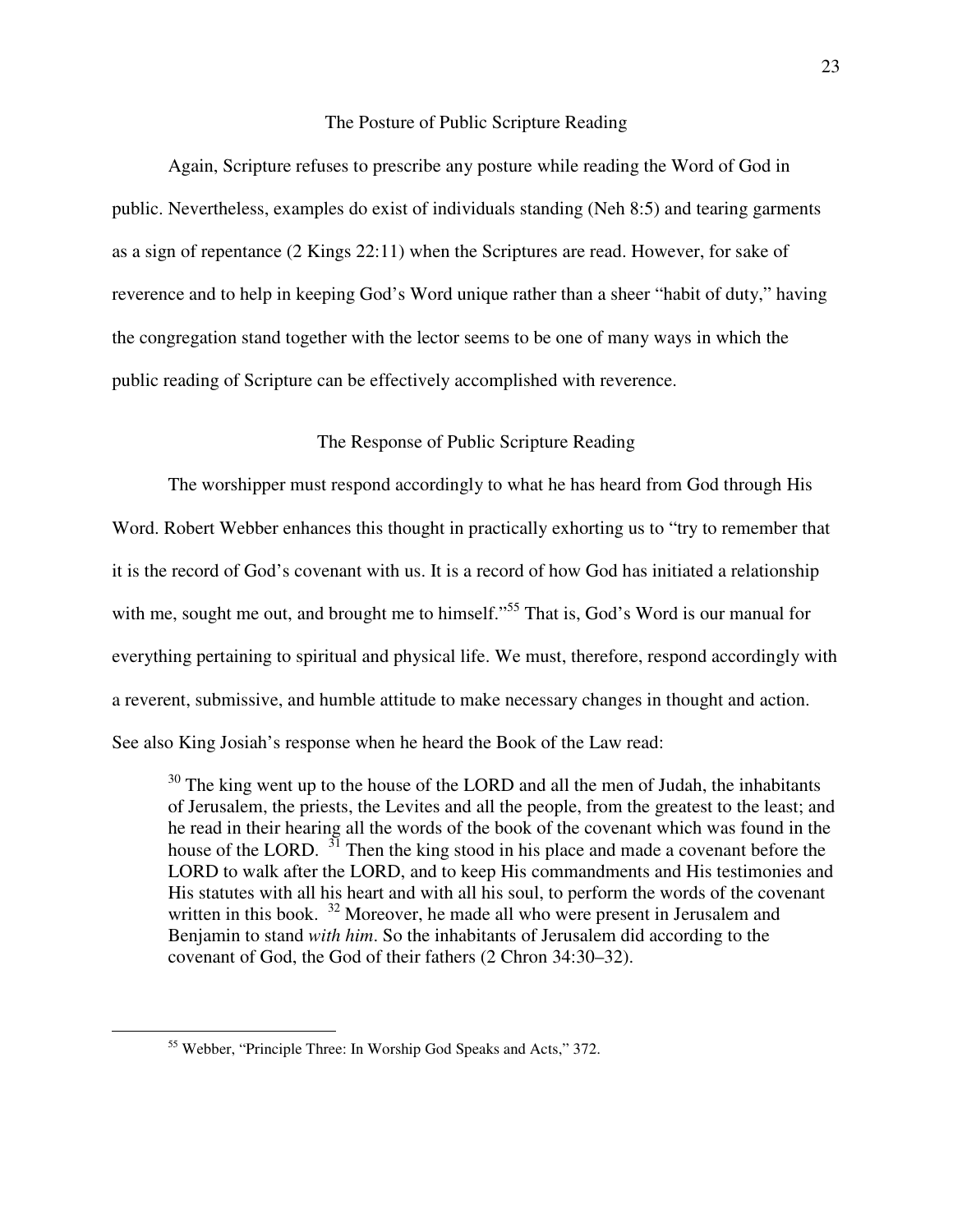Robert Webber illuminates our understanding as he describes how the early church responded to the public reading of Scripture in the weekly corporate gatherings: (1) a recital of the Nicene Creed or some other appropriate affirmation of faith drawn from Scripture; (2) a discussion and application of the sermon in small groups of four to six people seated near each other; (3) a hymn of response; or (4) an invitation to receive Jesus, to rededicate one's life to the Lord, or to come for baptism or church membership. $56$ 

When the act of hearing from God through His Word is made regular in our worship assemblies, we will learn to fear God—for we will learn more about God. And when we grow in our fear of God, we will then commit ourselves to unconditional and total obedience to the will of God for this is the mark of a true encounter with God and true worship, namely, a transformed life.<sup>57</sup> This is the proper response to the public reading of the Word of God!

#### **Conclusion**

It should amaze no one that the statement by Sperry-White rings true: "The reading of Scripture is the most widely attested activity of first-century synagogue services."<sup>58</sup> In attempting to understand the importance of the public reading of God's Word from the earliest days of the Church—in which case, practices were borrowed from the Jewish synagogue liturgy—I plead that we see the urgent need for God to speak yet again in contemporary churches! Clayton Schmit aptly summarizes:

<sup>&</sup>lt;sup>56</sup> Webber, "A Pattern for the Convergence of Traditional and Contemporary Worship," 215.

<sup>57</sup> See Block, "For the Glory of God!" 195.

<sup>58</sup> Grant Sperry-White, "Order of First-Century Synagogue Worship," in *Biblical Foundations of Christian Worship*, Complete Library of Christian Worship 1, ed. by Robert E. Webber (Nashville: Star Song Publishing Group, 1993), 139.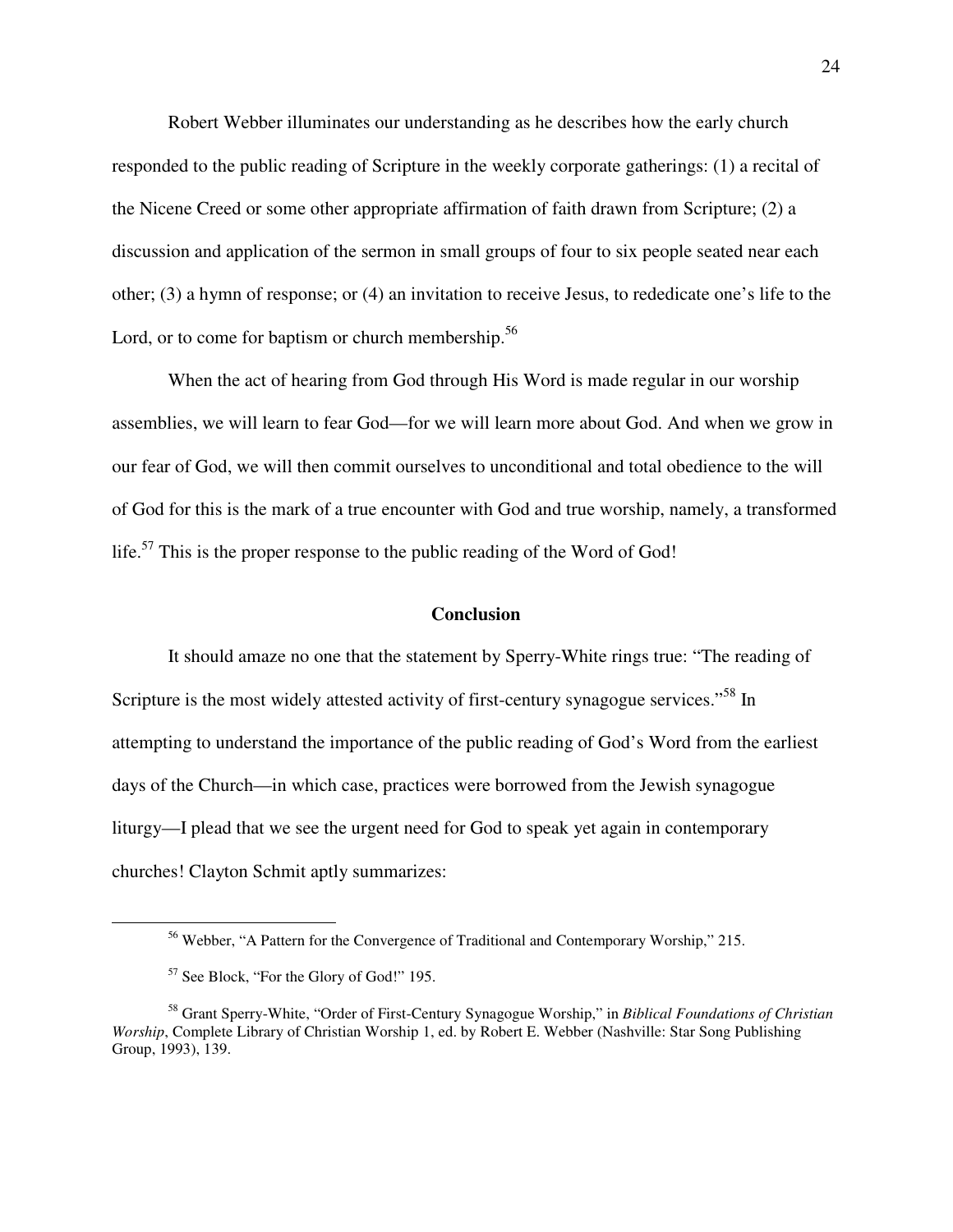There is no more important proclamation, today or in any age, than the public speaking of the Word of God. Chiefly, we proclaim this message in public worship as God speaks to us through the Scriptures. Preachers use the Word as the basis for their sermons, messages that are prepared to draw a connection between the affairs of people's lives and God's word of promise. But before the proclamation of preaching is the proclamation of reading God's Word aloud. When the Word is read, God's people hear it and are transformed by it. $59$ 

In this paper, I see the concept of the public reading of Scripture as *the reverential,* 

*repetitive, corporate, and audible reading from the Word of God in the regular gathering of believers for the purpose of reinforcing what God has said, recommitting oneself to obedience, and recognizing both the holiness of God and the holiness that God demands from his worshippers*. And after observing how **N**<sub>1</sub> and αναγινώσκω in the NT are used referring to public reading of God's Word, I discussed how the early Church and the early Fathers incorporated this aspect of worship as they met with their assemblies. Then, I examined some OT and NT examples of individuals who read the Scriptures in the context of corporate worship gatherings to decipher some applications for our contemporary church services. Finally, I gave some practical ideas as to the importance, the reverence, the preparation, the length, the voice, the posture, and the response to the public reading of Scripture in public worship gatherings. I hope that we as shepherds will never fail to remember that: "you can preach the best sermon ever, but the only thing in the service *guaranteed* to be inspired is the Bible reading that precedes it!"<sup>60</sup>

<sup>59</sup> Schmit, *Public Reading of Scripture*, 16.

 $60$  Earey, "This is the Word of the Lord: The Bible and Worship," 92.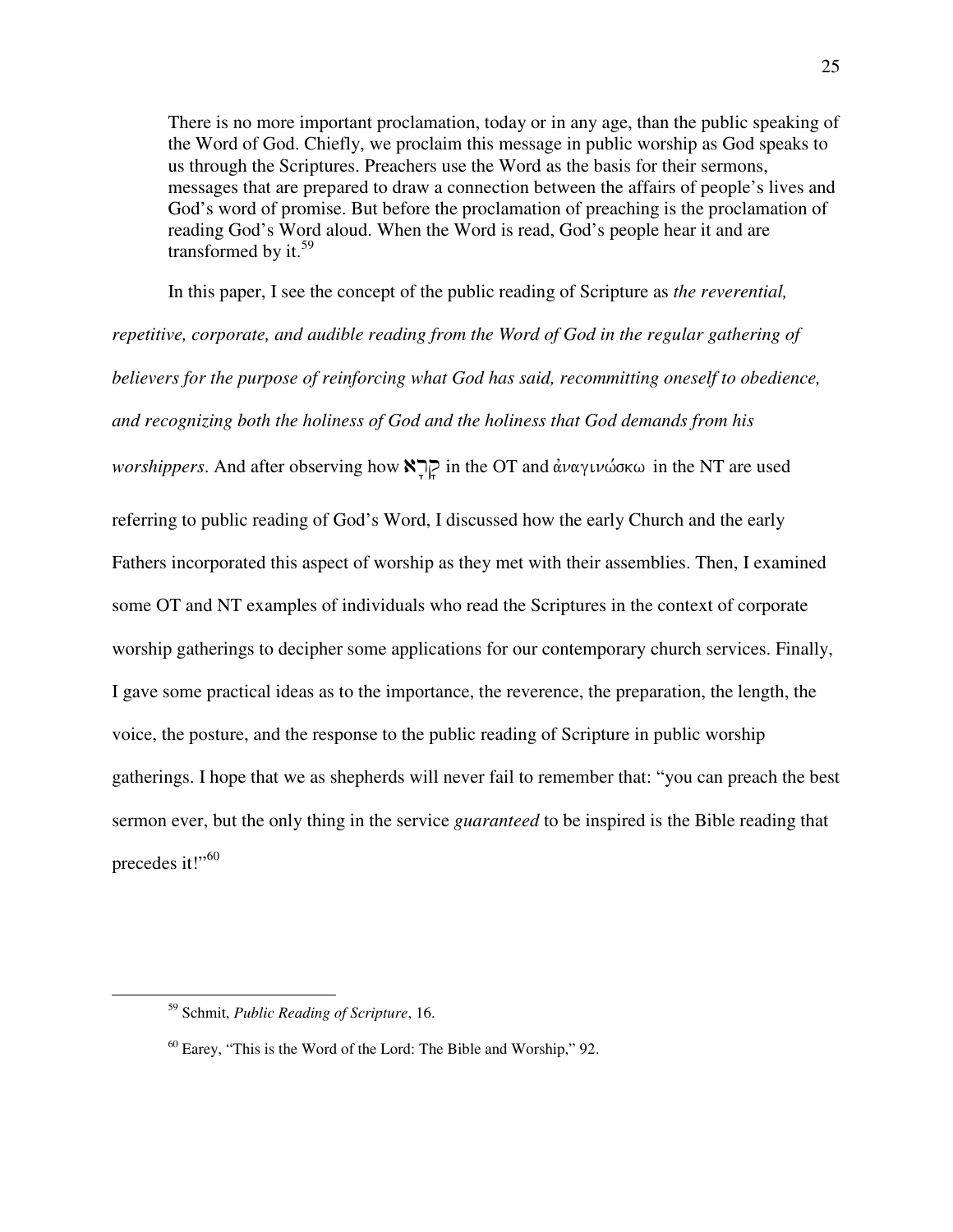#### **Bibliography**

- Akin, Johnnye, Seth A. Fessenden, P. Merville Larson, and Albert N. Williams. *How to Read the Bible Aloud*. New York: Association Press, 1965.
- Barrett, C. K. *The New Testament Background: Selected Documents*. New York: Harper & Row Publishers, 1961.
- Battles, Ford Lewis. "John Calvin: The Form of Prayers and Songs of the Church." *Calvin Theological Journal* 15, no. 2 (November 1980): 160–65.
- Bercot, David W. *A Dictionary of Early Christian Beliefs*. Peabody, MA: Hendrickson Publishers, 1998.
- Block, Daniel. "For the Glory of God! A Biblical Theology of Worship." *Unpublished Course Notes*. The Master's Seminary, Sun Valley, CA: 2009.
- Bultmann, Rudolf. "άναγινώσκω." *Theological Dictionary of the New Testament*, 10 vols. Edited by Gerhard Kittel. 1:343–44. Translated by Geoffrey W. Bromiley. Grand Rapids: Wm. B. Eerdmans Publishing Co., 2006.
- Caemmerer, Richard R. "Give Attendance to Reading." *Concordia Theological Monthly* 23, no. 9 (September 1952): 625–31.
- Chapman, Stephen B. "Reading the Bible as Witness: Divine Retribution in the Old Testament." *Perspectives in Religious Studies* 31, no. 2 (Summer 2004): 171–90.
- Comfort, Philip W. "Service of the Word." In *Biblical Foundations of Christian Worship*. Complete Library of Christian Worship 1. Edited by Robert E. Webber. 294–96. Nashville: Star Song Publishing Group, 1993.
- Daly, Emily Joseph. *Tertullian Apologetical Works: and Minucius Felix Octavius*. Fathers of the Church 10. Edited by Roy Joseph Deferrari. New York: Fathers of the Church, 1950.
- Dombek, David A. "Reading the Word of God Aloud." In *Preacher and Preaching: Reviving the Art in the Twentieth Century*. Edited by Samuel T. Logan, Jr. 419–44. Phillipsburg, NJ: Presbyterian and Reformed Publishing Company, 1986.
- Dudrey, Russ. "1 John and the Public Reading of Scripture." *Stone-Campbell Journal* 6, no. 2 (Fall 2003): 235–55.
- Earey, Mark. "This is the Word of the Lord: The Bible and Worship." *Anvil* 19, no. 2 (2002): 89–97.
- Eissfeldt, Otto. *The Old Testament: An Introduction*, 3 vols. Translated by Peter R. Ackroyd. New York: Harper and Row Publishers, 1965.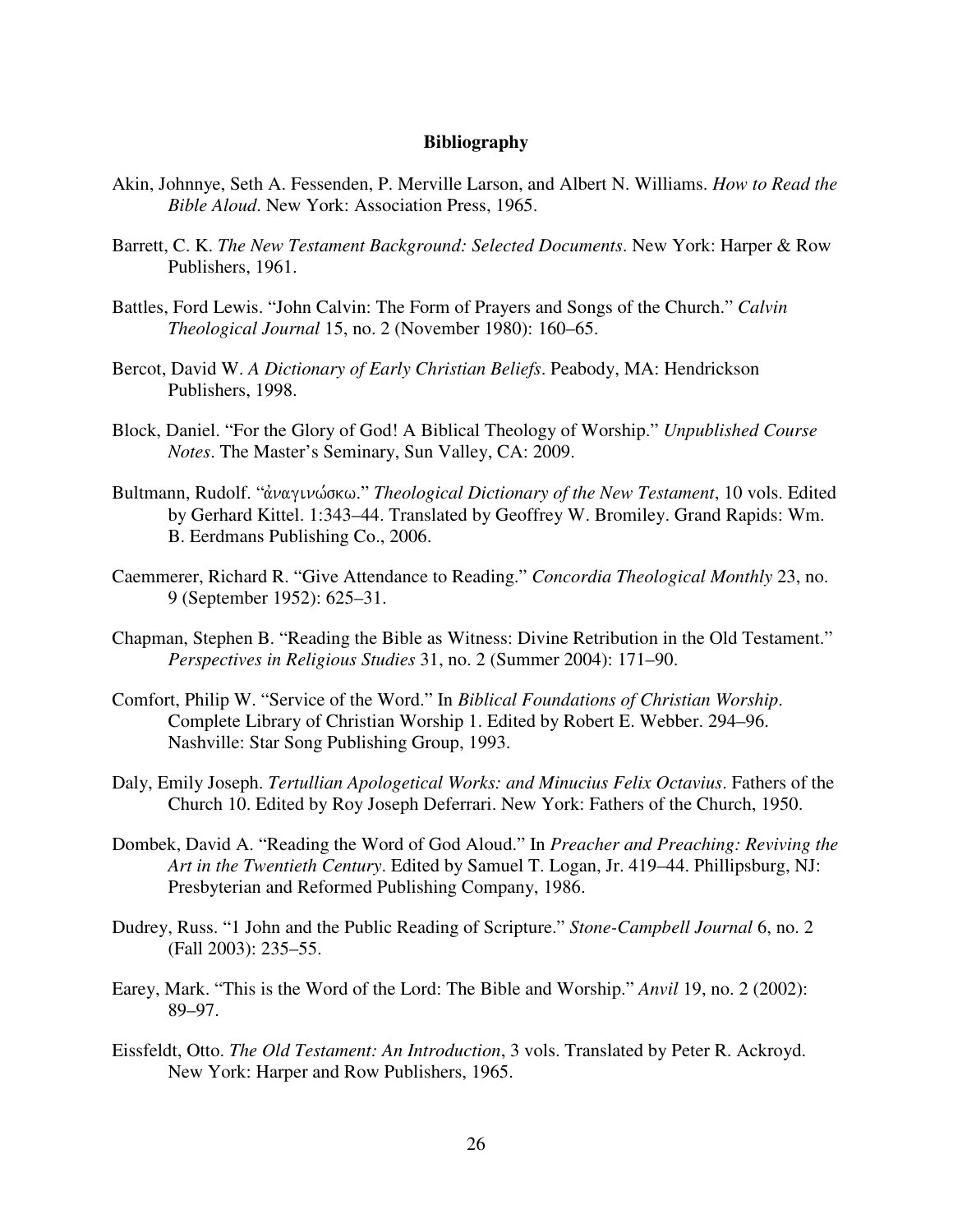- Falls, Thomas B. *Writings of Saint Justin Martyr*. Fathers of the Church 6. Edited by Ludwig Schopp. New York: Christian Heritage, 1948.
- Ferguson, Everett. *Early Christians Speak*. Abilene, TX: Biblical Research Press, 1981.
- Fienen, Daniel. "Lay Readers in Public Worship." *Concordia Journal* 21, no. 4 (October 1995): 400–14.
- Garrison, Webb. "The Art of Public Bible Reading." *Christianity Today* 10, no. 8 (January 21, 1966): 11–12.
- Graves, Michael. "The Public Reading of Scripture in Early Judaism." *Journal of the Evangelical Theological Society* 50, no. 3 (September 2007): 467–87.
- Hall, Christopher A. *Reading Scripture with the Church Fathers*. Downers Grove, IL: Inter Varsity Press, 1998.
- Harvey, John D. "Orality and Its Implications for Biblical Studies: Recapturing an Ancient Paradigm." *Journal of the Evangelical Theological Society* 45, no. 1 (March 2002): 99– 109.
- Hill, Robert C. *Theodore of Mopsuestia: Commentary on the Twelve Prophets*. Fathers of the Church 108. Edited by Thomas P. Halton. Washington, D.C.: The Catholic University of America Press, 2004.
- Hinson, E. Glenn. "Private Springs of Public Worship." *Review and Expositor* 80, no. 1 (Winter 1983): 109–17.
- Hossfeld, F. L. and E. M. Kindl. "ar 'q '." *Theological Dictionary of the Old Testament*, 15 vols. Edited by G. Johannes Botterweck, Helmer Ringgren, and Heinz-Josef Fabry. 13:119–21. Translated by David E. Green. Grand Rapids: Wm. B. Eerdmans Publishing Co., 2004.
- ———, and H. Lamberty-Zielinski. "ar 'q '." *Theological Dictionary of the Old Testament*, 15 vols. Edited by G. Johannes Botterweck, Helmer Ringgren, and Heinz-Josef Fabry. 13:123–26. Translated by David E. Green. Grand Rapids: Wm. B. Eerdmans Publishing Co., 2004.
- House, Paul. *1, 2 Kings*. New American Commentary. Edited by E. Ray Clendenen. Nashville: Broadman and Holman Publishers, 2003.
- Jonker, Louis. "arq." *New International Dictionary of Old Testament Theology and Exegesis*, 5 vols. Edited by Willem A. VanGemeren. 3:971–74. Grand Rapids: Zondervan, 1997.
- Josephus, Flavius. *The Works of Josephus: New Updated Edition*. Translated by William Whiston. Peabody, MA: Hendrickson Publishers, 1987.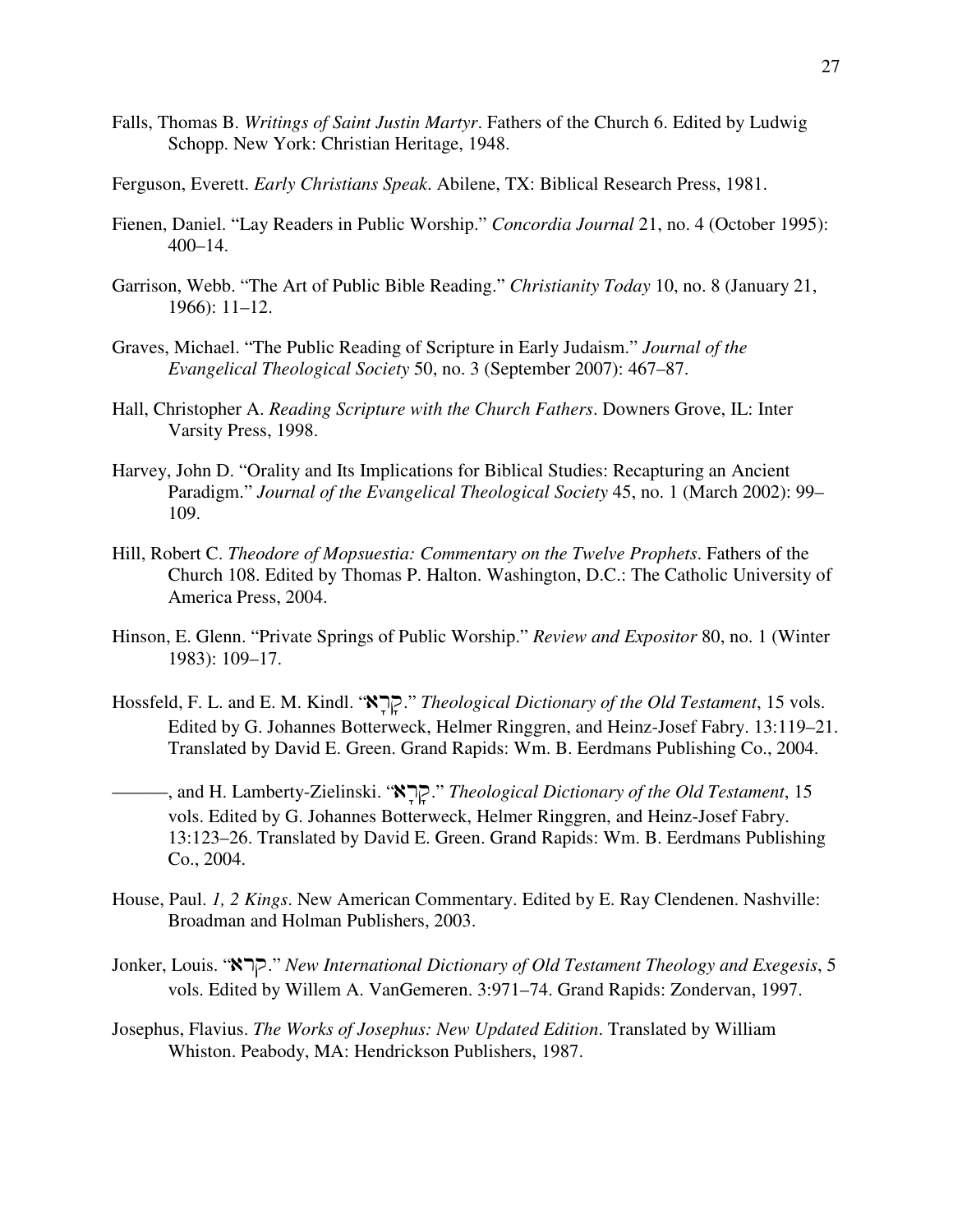- Kennell, LeRoy E. "What Does the Service of the Word Do?" In *Biblical Foundations of Christian Worship*. Complete Library of Christian Worship 3. Edited by Robert E. Webber. 237–40. Nashville: Star Song Publishing Group, 1993.
- Lanier, Leslie. "On the Public Reading of the Scriptures." *Logia* 6, no. 3 (1997): 33–36.
- Lawson, Steven J. "The Passion of Biblical Preaching: An Expository Study of 1 Timothy 4:13– 16." *Bibliotheca Sacra* 159, no. 633 (January-March 2002): 79–95.
- Lee, Charlotte I. *Oral Reading of the Scriptures*. Boston: Houghton Mifflin Company, 1974.
- Lensch, Christopher K. "The Public Reading of Scripture." *Western Reformed Seminary Journal* 7, no. 1 (February 2000): 19–22.
- Leonard, Richard C. "The Role of the King in Old Testament Worship." In *Biblical Foundations of Christian Worship*. Complete Library of Christian Worship 1. Edited by Robert E. Webber. 167–71. Nashville: Star Song Publishing Group, 1993.
- Liesch, Barry. "The Traditional Fourfold Pattern of Worship." In *Biblical Foundations of Christian Worship*. Complete Library of Christian Worship 3. Edited by Robert E. Webber. 210–13. Nashville: Star Song Publishing Group, 1993.
- Lischer, Richard. "How Do You Read?" *Princeton Seminary Bulletin* 22, no. 2 (2001): 172–84.
- Lundbom, Jack R. "The Lawbook of the Josianic Reform." *Catholic Biblical Quarterly* 38, no. 3 (July 1976): 293–302.
- Martin, Ralph P. "Elements of Synagogue Worship." In *Biblical Foundations of Christian Worship*. Complete Library of Christian Worship 1. Edited by Robert E. Webber. 137– 39. Nashville: Star Song Publishing Group, 1993.
	- ———. *Worship in the Early Church*. Grand Rapids: Wm. B. Eerdmans Publishing Co., 1987.
- McComiskey, Thomas Edward. *Reading Scripture in Public: A Guide for Preachers and Lay Readers*. Grand Rapids: Baker, 1991.
- Meek, Theophile J. "The Code of Hammurabi." *Ancient Near Eastern Texts Relating to the Old Testament*. Edited by James B. Pritchard. 3rd edition. Princeton, NJ: Princeton University Press, 1969.
- Noth, Martin. *The Laws in the Pentateuch and Other Studies*. Translated by D. R. Ap-Thomas. Philadelphia: Fortress Press, 1967.
- Osborn, Ronald E. *Folly of God: The Rise of Christian Preaching*. A History of Christian Preaching 1. St. Louis, MO: Chalice Press, 1999.
- Owston, John A. "Reading Scripture Effectively." *Preaching* 5, no. 4 (January-February 1990): 39–40.